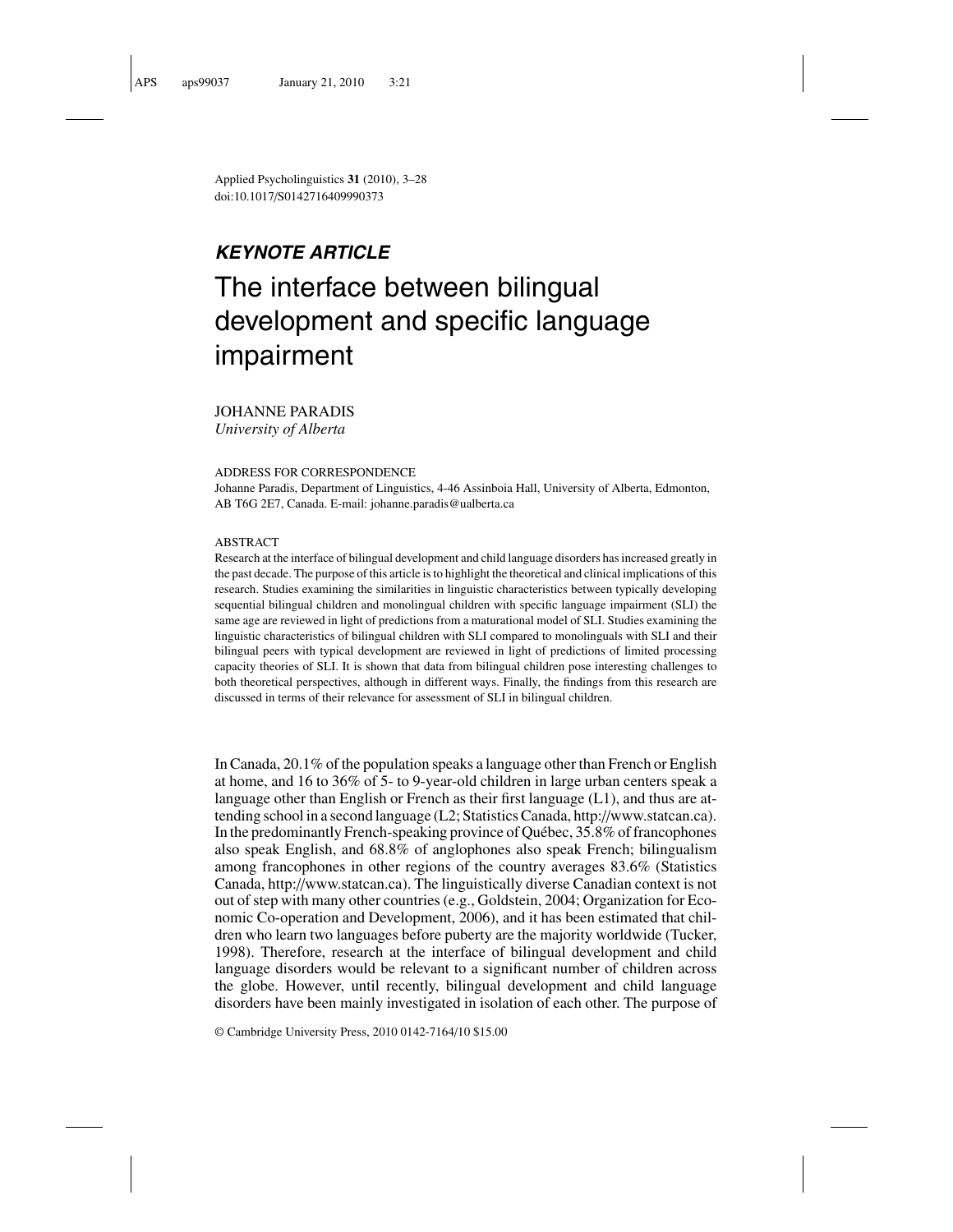#### Applied Psycholinguistics 31:2 4 Paradis: Interface between bilingual development and SLI

this article is to review research in the past decade taking place at this interface. One area of investigation is concerned with the overlap in linguistic characteristics between bilingual children with typical language development (TLD) and monolingual children with specific language impairment (SLI) the same age. Another area of investigation is focused on documenting the linguistic characteristics of bilingual children with SLI, as referenced to their monolingual peers with SLI, and to their bilingual peers with TLD. It will be shown that these studies on bilingual children bring unique and important evidence to bear on theoretical debates regarding the nature of SLI, and contribute much needed information for the appropriate identification of SLI in linguistically diverse social contexts.

#### DEFINING BILINGUAL DEVELOPMENT AND SLI

#### Bilingual development

Although all bilingual children, by definition, learn two languages, there are differences in their exposure patterns to both languages and in the social contexts in which they are learning those languages that influence their development. Researchers often make a distinction between simultaneous and sequential bilinguals (L2 learners). Simultaneous bilinguals are children who learn both languages in the home or through early childcare experiences before the age of 3 years, 0 months (3;0), often from birth. Sequential bilingual/L2 children have the L1 fairly established (although not completely acquired) before they begin to learn the L2. Although the division between simultaneous and sequential bilingualism is most often set at 3;0 by researchers (Genesee, Paradis, & Crago, 2004), it is common for sequential bilinguals to begin learning the L2 at school entry, for example, children from immigrant families who speak a minority language at home and learn the majority language at school. In addition, young bilingual children, both simultaneous and sequential, tend to be more proficient or dominant in one of their languages. The dominant language is usually the language for which they have received the greatest amount of exposure (Genesee et al., 2004). The dominant language can shift over time such that sequential bilingual children often end up dominant in their L2 when the L2 is the majority language (Kohnert, 2004). Therefore, a group of 7-year-old bilingual children who speak the same two languages could differ from each other in several respects: in how much exposure they have had to each of their languages, in their acquisition onset age for each language, and in which of their languages is dominant. All of these factors could influence their linguistic performance in both languages.

The distinction between the majority/minority sociolinguistic status of a bilingual's two languages is another relevant distinction to make. Children who speak a majority language at home, like English in Canada, and learn French as an L2 through schooling, would have different projected language outcomes for their two languages than children whose L1 is a minority language, like Tagalog, and who learn English as an L2 at school (Genesee et al., 2004). Most notably, the minority L1 children would be at risk for incomplete acquisition and/or loss of their L1, whereas the majority L1 children would not. In contrast, when the two languages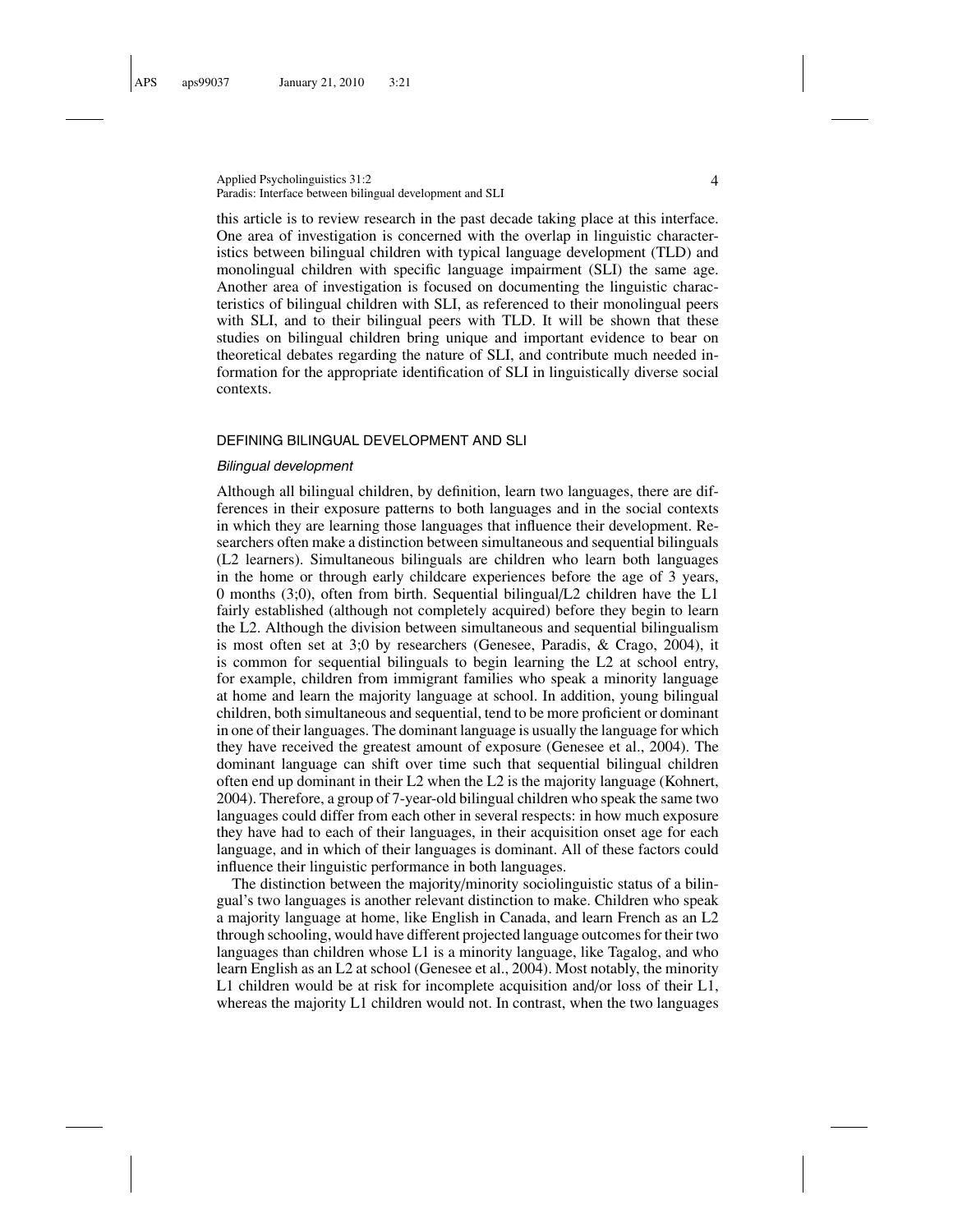#### Applied Psycholinguistics 31:2 5 Paradis: Interface between bilingual development and SLI

of a bilingual child are majority languages, like French and English in Canada, whether the child learns them simultaneously or sequentially, successful bilingual outcomes are highly likely because both languages are widely spoken, valued by the society, and institutionally supported through government and the education system. The minority–majority status of languages is really a continuum, and is context dependent. Both Mandarin and Kurdish are minority languages in Canada, but Mandarin is more widely spoken, and in some regions, educational programs in this language are offered (Statistics Canada, http://www.stancan.ca; Edmonton Publish Schools, http://www.epsb.ca). Some languages are technically minority languages in a country as a whole, like Spanish in the United States, because of the proportional number of speakers countrywide, and lack of full institutional status. But in some regions of this country, like the city of Miami and surrounding districts, it could be construed as a majority language (Eilers, Oller, & Cobo-Lewis, 2002).

#### SLI

SLI is a neurodevelopmental disorder that affects approximately 7% of the general population (Leonard, 1998; Rice, 2004). SLI is typically diagnosed through a combination of inclusionary and exclusionary criteria. Children with SLI exhibit language abilities below age expectations on standardized test batteries, but they have hearing and intellectual abilities within the normal limits, no autism spectrum disorder, no motor problems in producing speech, and no acquired neurological damage (Leonard, 1998; Rice, 2004). In essence, SLI is the presence of language impairment in a child that is not a consequence of deficits in other areas or of other syndromes.

Children affected with SLI typically are delayed in their onset of first words and first word combinations, followed by a protracted delay in their language development as a whole that extends into the school years. In other words, children with SLI usually start out as late talkers, but the initial delay in most late talkers gets resolved, whereas for children with SLI, it does not (Rice, 2004). Children with SLI exhibit lexical, morphosyntactic, and discourse-pragmatic abilities below their typically developing (TD) age peers, and in the case of morphosyntax, they often exhibit abilities below younger TD children as well, signaling that morphosyntax is the most highly affected linguistic domain in SLI (Leonard, 1998; Rice, 2004). Because of its prominence, morphosyntax has been a main focus of studies on children affected with SLI, and accordingly, this article focuses on morphosyntax in bilingual children.

Researchers agree that SLI is a neurodevelopmental disorder with inherited genetic components (Rice, 2004); thus, SLI causes disruption in children's neurocognitive development that, in turn, causes difficulties with language learning. But researchers do not agree on the nature of the deficits caused by this disruption. In particular, theoretical perspectives are divided on whether they consider the deficits to be in domain-general cognitive–perceptual mechanisms only, or whether they consider domain-specific linguistic deficits also to be a component of this disorder. An objective of this article is to examine theoretical perspectives on SLI in terms of how consistent they are with data from bilingual children.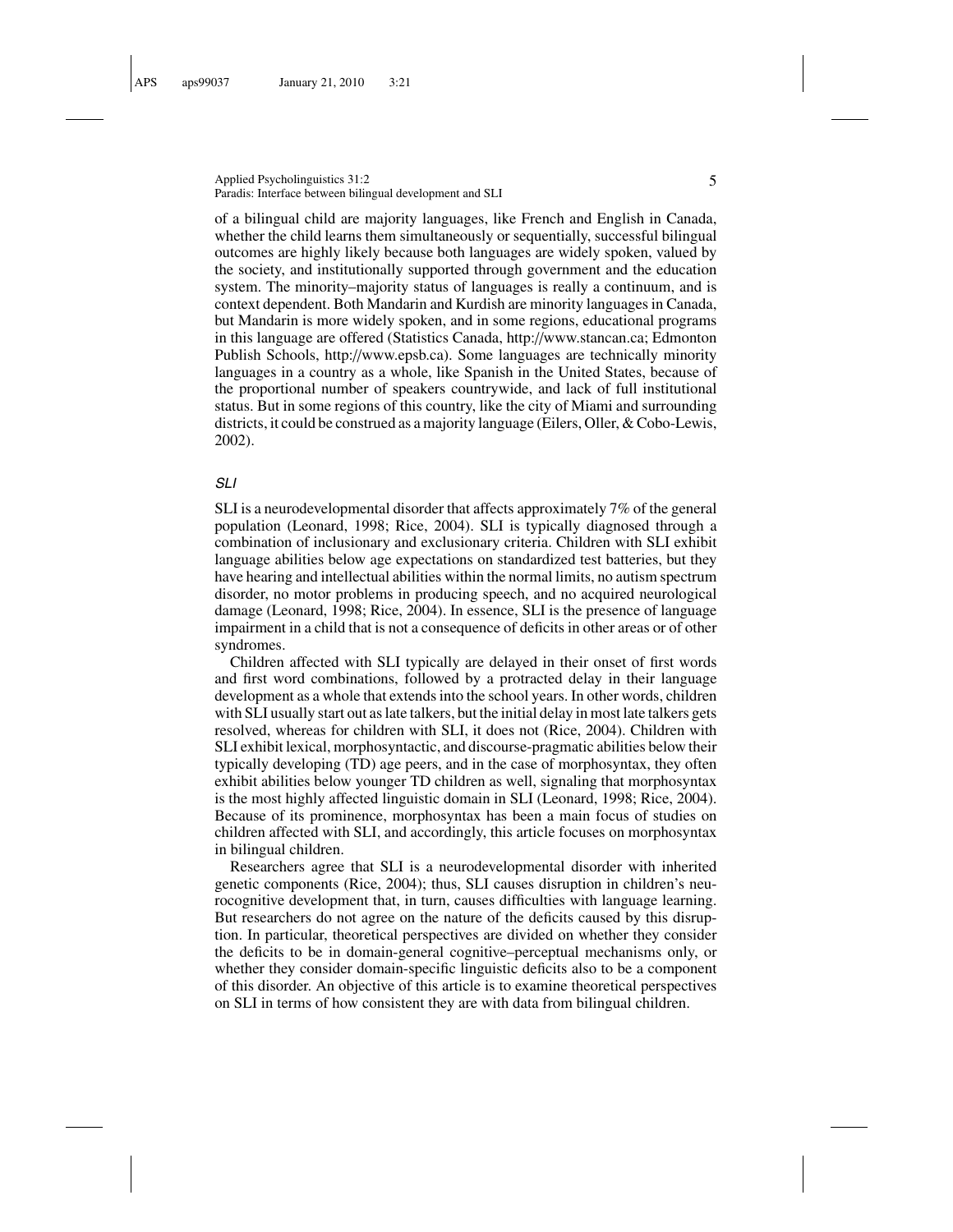#### Applied Psycholinguistics 31:2 6 Paradis: Interface between bilingual development and SLI

#### L2 AND SPECIFICALLY LANGUAGE IMPAIRED DEVELOPMENT: TWO OF A KIND?

One of the most documented morphosyntactic characteristics of English SLI is the difficulty affected children have in acquiring finite verb morphology, that is, the set of morphemes marking the grammatical feature tense, and in some cases, agreement as well: third person singular [-s] on the habitual present, *he walks*, past tense (regular [-ed] and irregular), *he walked*/*he ran*, BE (copula and auxiliary), *he is happy*/*he is walking*, and DO (auxiliary), *does he walk to school?*/*he doesn't walk to school.* This set of tense-marking morphemes is acquired late in younger TD English-speaking children (e.g., Brown, 1973), but for children with SLI, the acquisition of tense morphemes is extraordinarily affected because these children's difficulties with them are worse than their overall language delay would predict. Rice and Wexler (1996) described the development of finiteness/tense marking in children with SLI as an extended optional infinitive (EOI) profile, because in many respects, their developmental patterns are an extension of the OI profile displayed in TD children. The OI profile is characterized by the following: children variably omit tense-marking morphology, for example, ∗*he walk* instead of *he walks*, but make very few errors of commission (form choice) with them, for example, *he is*/<sup>\*</sup>*he are*, and obey the syntactic distributional contingencies associated with them, for example, *he is not walking*/ ∗*he not is walking* (Wexler, 1994). Children with SLI also variably omit tense morphemes while producing few commission errors and obeying syntactic contingencies for them, but this stage persists until they are at least 9 years of age, and never fully resolves (Rice & Wexler, 1996; Rice, Wexler, & Cleave, 1995; Rice, Wexler, & Hershberger, 1998). At the same time, errors with other grammatical morphemes not marking tense features, like plural [-s] or progressive [-ing], are much lower or nonexistent after the age of 5 years in children with SLI (Bedore & Leonard, 1998; Rice, 2003; Rice, Wexler, & Cleave, **Q1** 1995). Some version of an (E)OI profile for finite verb morphology extends to numerous other languages, including French, and is thus not a consequence of superficial properties of English, but might arise from more abstract aspects of morphosyntactic development (Paradis & Crago, 2001; Wexler, 1994, 1998).

Rice (2004) interprets the EOI profile within the context of a maturational model of language growth. Rice's model is founded on the assumption that language growth, like many other aspects of development, is guided in part by genetically determined timing mechanisms. The model is focused on characterizing and understanding the internal factors involved in language development, in particular where the locus of breakdown is in SLI and other neurodevelopmental disorders, but does not exclude the possible influence of external factors, and general learning mechanisms in the process (see Rice, 2004, p. 231). According to Rice (2004), characterizing language growth and sources of possible breakdown entails consideration of the following components: onset timing, configuration of the linguistic system comprised of separable elements, acceleration rate, and points of change in acceleration. Typical development offers the benchmark with which onset time, configuration, and acceleration can be compared in affected populations. One source of breakdown in growth is in onset timing, characteristic of late talkers. Another source of breakdown is disruption within the linguistic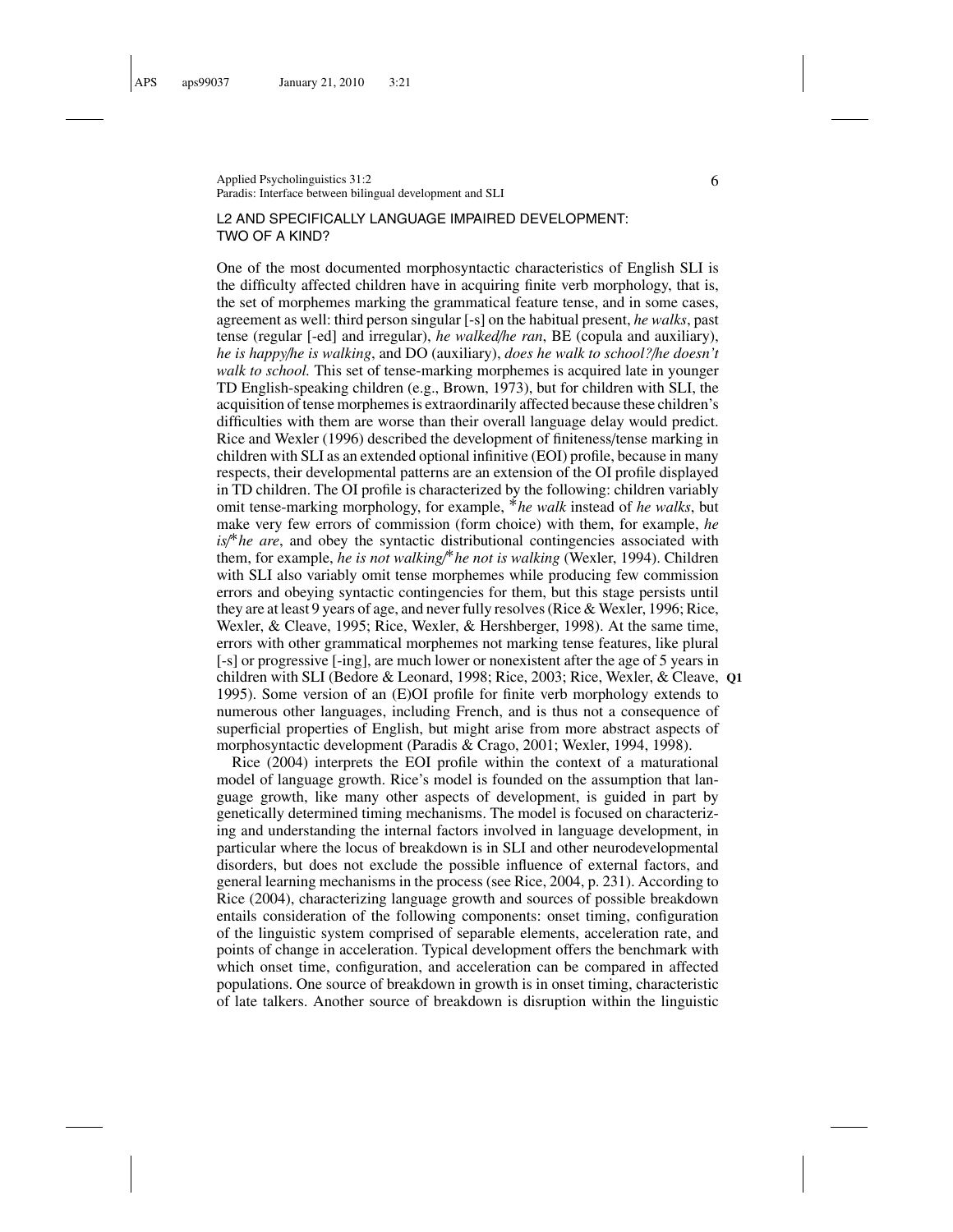#### Applied Psycholinguistics 31:2 7 Paradis: Interface between bilingual development and SLI

system, meaning some elements develop in asynchrony or out of harmony with the rest. Delay, disruption, and variations in acceleration rates, can combine in different ways. Children can be affected by language delay, or by delay and disruption, the latter being the profile of children with SLI. Rice (2004) points out that the deficit children with SLI have with finiteness marking lies mainly in *timing*, late onset, and *asynchrony,* disrupted growth patterns between finiteness marking morphology, and other grammatical morphology. But, other aspects of finiteness growth, such as the shape of the trajectory and error patterns, are similar between unaffected and affected children. In sum, children with SLI do not have entirely different language acquisition mechanisms from unaffected children; instead, their language acquisition mechanisms are faulty in specific domains.

In this section, we examine the (E)OI profile in L2 learners with TLD compared to children with SLI, and ask what the implications are for this maturation model of SLI. Because maturational, internal mechanisms are assumed to guide finiteness growth in TD children and children with SLI, *grosso modo*, similarities could be evident in the developmental patterns between these groups in a target language whether it is being acquired as a L1 or L2. In contrast, because maturation and chronological age are linked in the model, some differences in the L2 context would be expected because these children first encounter the input in the target language when they are neurocognitively more mature, and already have another developing language. Furthermore, *complete* overlap in developmental patterns with finiteness between a TD population, like L2 learners, and an impaired population would not be felicitous for this model because its purpose is to delineate separate profiles for affected and unaffected populations.

Paradis and Crago (2000) compared the use of tense-marking morphology in spontaneous speech between three groups of children: monolingual Frenchspeaking children with TLD, monolingual French speaking children with SLI, and English L1–French L2 children with TLD, all approximately 7 years of age; the SLI and L2 groups were matched for mean length of utterance (MLU). The L2 children had 2 years of exposure to French in school. Children's spontaneous speech samples were analyzed for their accuracy in the use of tense-marking morphemes, subject–verb agreement, and the distributional contingencies associated with finite verbs and the negative marker. The aim of the study was to understand how closely related the acquisition patterns were between children with SLI and L2 children the same age. Prior to this study, research on L2 and SLI acquisition conducted in isolation suggested that both populations of children would make errors with tense morphemes. Existing studies bringing together the issue of bilingualism and language disorders cautioned about potential overlap between them (Guitérrez-Clellen, 1996; Juárez, 1983; Roseberry-McKibbin, 1995), but except for Håkkasson and Nettelbladt (1993)'s study with Swedish-speaking children, direct comparisons had not been undertaken between the morphosyntactic abilities of L2 children and children with SLI. Paradis and Crago (2000) found that the L2 and SLI groups had similar accuracy rates with auxiliary verbs, and both had lower accuracy rates than their monolingual age peers with TLD. Both the L2 and SLI groups also showed high levels of accuracy with subject–verb agreement (verb form choice), and with syntactic placement of finite verbs. Thus, highly parallel profiles between L2 and SLI were found, indicating that at a certain level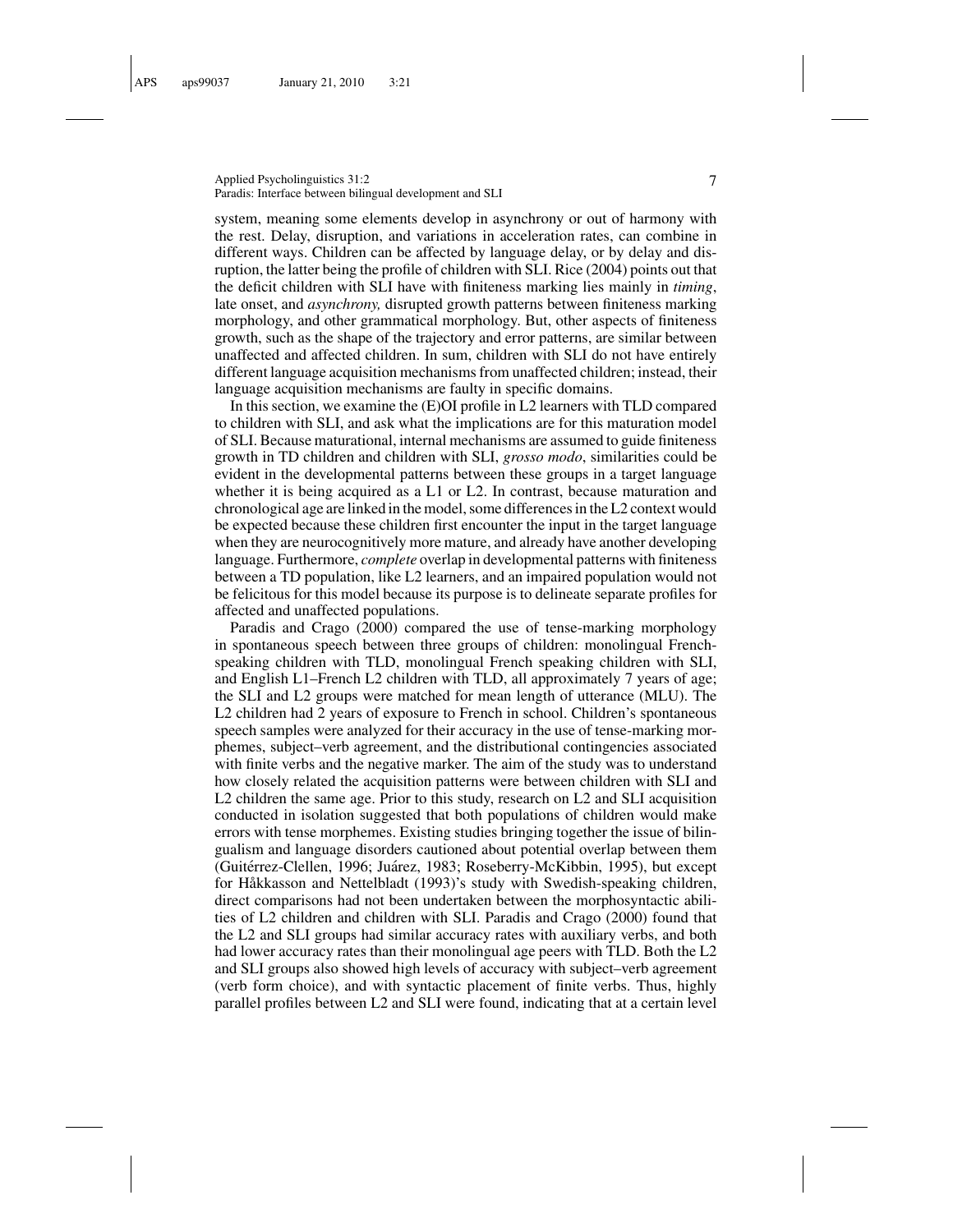#### Applied Psycholinguistics 31:2 8 Paradis: Interface between bilingual development and SLI

of language development as measured by MLU, different populations of learners show highly similar profiles even though they have dissimilar input experiences and internal learning mechanisms. These striking similarities between L2 and SLI French morphosyntax prompted Crago and Paradis (2003) to ask if they are "two of a kind."

Paradis and Crago (2004) did a follow-up study on the same children's use of morphosyntax related to the determiner phrase, or nominal morphology. Both the L2 and SLI groups showed high and equal accuracy with most aspects of nominal morphology, including distributional contingencies, even though there was a reasonable possibility that the L2 children would have made errors distinct from the children with SLI because of transfer from their L1. The absence of errors with nominal morphology at the same time as the presence of omission errors with tense morphemes is part of the (E)OI profile in French, as well as in English. Therefore, both of these studies pointed to a significant overlap between French L2 and French SLI in terms of the (E)OI profile. Furthermore, Paradis (2004) and Grüter  $(2005)$  found parallels between L2 and SLI French in the acquisition of another structure, direct object clitics, which is known to be a clinical marker in French SLI.

Turning to studies on English acquisition, Paradis (2005) examined the spontaneous and elicited production of tense marking morphemes (third person singular [-s], past tense [-ed], BE, and DO) and nontense-marking morphemes (progressive [-ing], prepositions in/on, plural [-s], and determiners) in children learning English as an L2 from a variety of L1 backgrounds, with the purpose of detecting an (E)OI profile. Children had a mean age of 5;7 and an average of 9.5 months of exposure to English. These English L2 children were less accurate with tense than nontensemarking morphemes, and the majority of their errors were of omission rather than commission. Paradis, Rice, Crago, and Marquis (2008) compared three groups of English-learning children: English L2 children, monolingual English-speakers with SLI, and younger monolingual English speakers with TLD. All groups had equivalent mean MLUs, so they were at the same global level of language development. The L2 children were the same participants as in Paradis (2005), but the measures examined were somewhat different between the two studies. For Paradis et al. (2008), the data consisted of the elicitation and grammaticality judgment probes for tense marking morphemes from the Test of Early Grammatical Impairment (TEGI; Rice & Wexler, 2001), but the probes were coded according to a different system than the one given in the examiner's manual. Paradis et al. (2008) found similar abilities between all three groups with elicited production of BE morphemes, and between the SLI and L2 groups for the ability to detect ungrammatical use of BE morphemes. All groups showed an overall predominance of omission over commission errors. Therefore, both Paradis (2005) and Paradis et al. (2008) found English L2 learners' acquisition patterns to be largely consistent with the (E)OI profile. Two questions arose from these studies: do the parallels between L2 and SLI extend beyond the initial stages of L2 learning? Is the developmental relationship between TD learners and affected children similar in the L2 context to what has been documented for the L1 context?

Paradis (2008) examined longitudinal data from two case studies of affected English L2 children: one who was a late talker (i.e., experienced language delay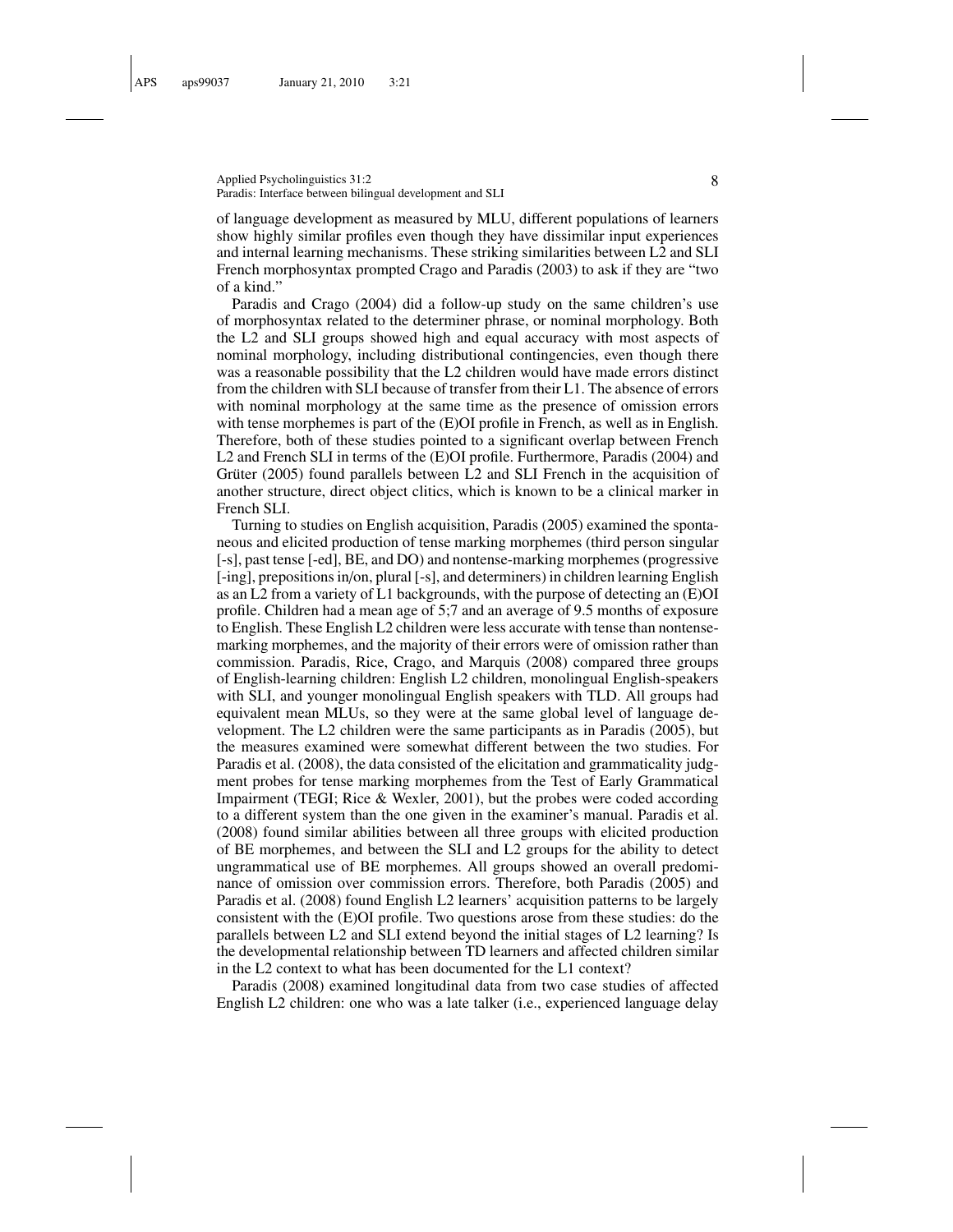#### Applied Psycholinguistics 31:2 9 Paradis: Interface between bilingual development and SLI

[LD] in his L1) and one who had SLI. These two L2 children with LD/SLI were compared to a group of nine English L2 learners with TLD. The data in this study are from a small sample of children, but nevertheless provide some tentative answers to the questions posed above. All the children spoke Mandarin or Cantonese as their L1s, and the TD children were from the same cohort of L2 children who participated in Paradis (2005) and Paradis et al. (2008). Children's mean age was 5;4 at the outset and 7;1 at the completion of the study. Children had 10 months of exposure of English at the outset and 34 months of exposure at the completion of the study. Children's use of tense-marking and nontense-marking morphemes from spontaneous and elicited speech was documented every 6 months for 2 years. Figure 1 shows the mean scores from the L2 with TLD group at each round for a Figure 1 composite average correct score for nontense (NTNS) morphemes from spontaneous speech (progressive [-ing], prepositions in/on, plural [-s] and determiners), and for a composite average correct score for tense (TNS) morphemes from the TEGI (third person singular [-s], past [-ed], BE, and DO).<sup>1</sup> Figure 1a provides the individual scores from the child with SLI, WLLS (dotted line with circle marker) alongside those from the L2 with TLD group. Figure 1b shows the individual scores from the child with LD, KVNL (dotted line with circle marker) alongside those from the L2 with TLD group. Looking at the L2 with TLD group, Figure 1 reveals that these children had higher scores with nontense than tense morphemes throughout the study and very low scores with tense marking morphemes until Round 3 (23 months of exposure, ∼2 years). Thus, the data suggest that the OI profile in L2 acquisition continues on past the initial stages, and moreover, overlap with monolinguals with SLI for difficulties with tense morphemes continues for more than 2 years. It was only at Round 5, after 34 months of exposure (∼3 years), that the L2 children with TLD achieved relatively high scores with tense morphemes. At around 5 or 7 years of age, their mean score was 0.82, which was higher than the mean score of the monolingual norming sample with SLI from the TEGI at this age  $(0.73)$ , although not by a wide margin (Rice & Wexler, 2001, p. 65). Figure 1 also illustrates how the relationship between affected and unaffected children found in L1 acquisition is largely recapitulated in the L2 acquisition context. Even the child who experienced LD in his L1 appears to have experienced LD in his L2. There is an initial period of overlap between the affected and unaffected children at Rounds 1 and 2, which is understandable because they have both just begun to be exposed to English. However, after Round 3 at 23 months of exposure, parallels with the L1 profile emerge. Regarding WLLS in Figure 1a, his tense morpheme scores after Round 3 trail far behind his peers with TLD, whereas his scores for nontense morphemes are similar to those of his peers with TLD, thus exhibiting an EOI profile in his L2 development. Interestingly, WLLS's scores for tense morphemes at Round 5 (34 months of exposure) were close to the mean score for the monolingual children with SLI his age from the TEGI norming sample. KVNL also trailed behind the TD group for tense but not for nontense at Round 3 (23 months), but caught up for tense by Round 5 (34 months; Figure 1b). These case study data point to the possibility of robust longitudinal parallels between L1 and L2 profiles for the acquisition of finiteness.

Up to this point, findings from these studies showing similarities between L2 and SLI have been reviewed. We now turn to findings that reveal differences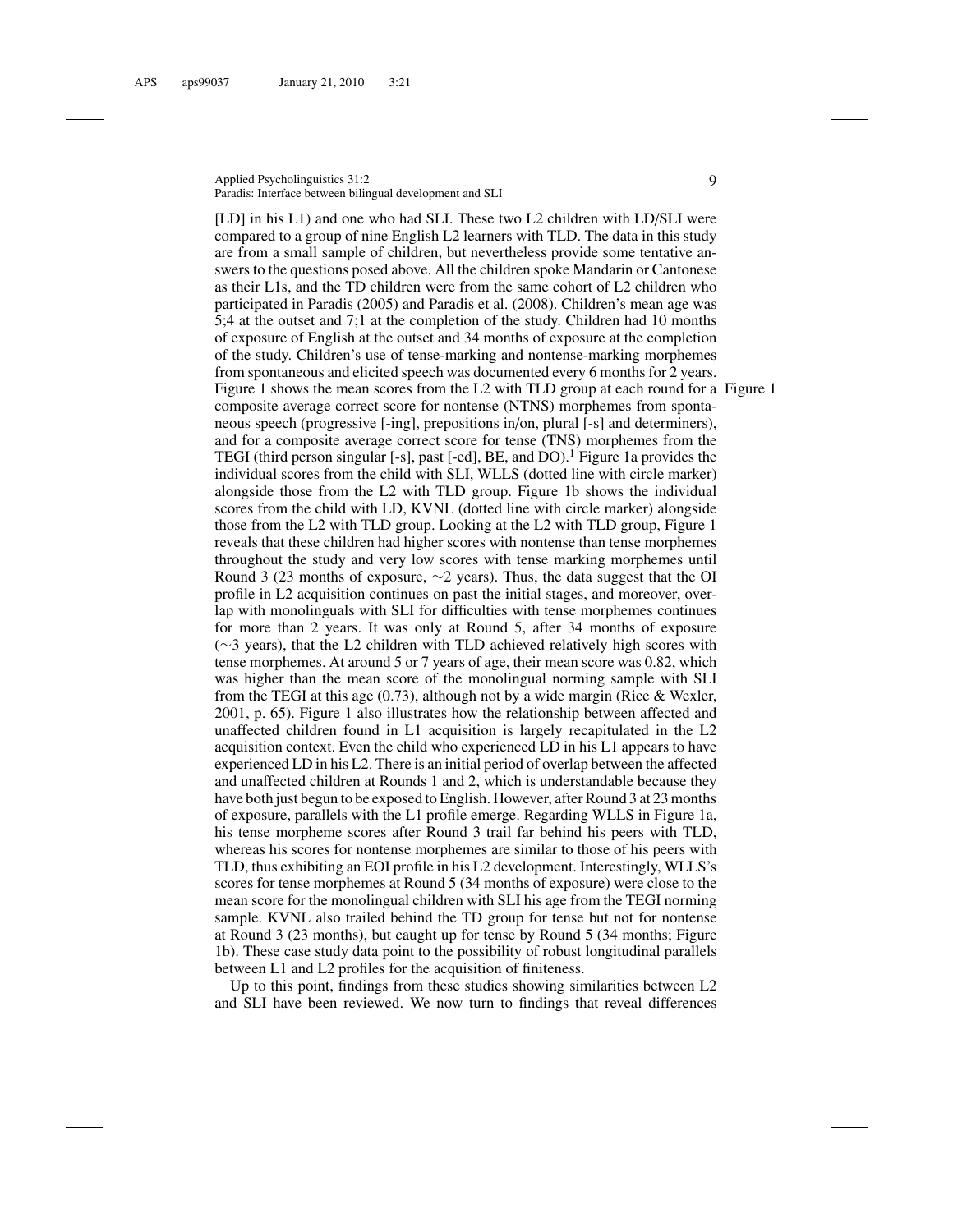



Figure 1. Mean correct scores for tense-marking (TNS) and nontense-marking (NTNS) morphemes over time for the (a) TD L2 children and the L2 child with SLI (WLLS) and (b) TD L2 children and the L2 child with LD (KVNL).

between the profile of L2 and SLI acquisition of finiteness. These differences are crucial to the consideration of a maturational model of finiteness acquisition. As mentioned above, some differences between L1 and L2 profiles would be expected, in particular, differences that could be related to neurocognitive maturity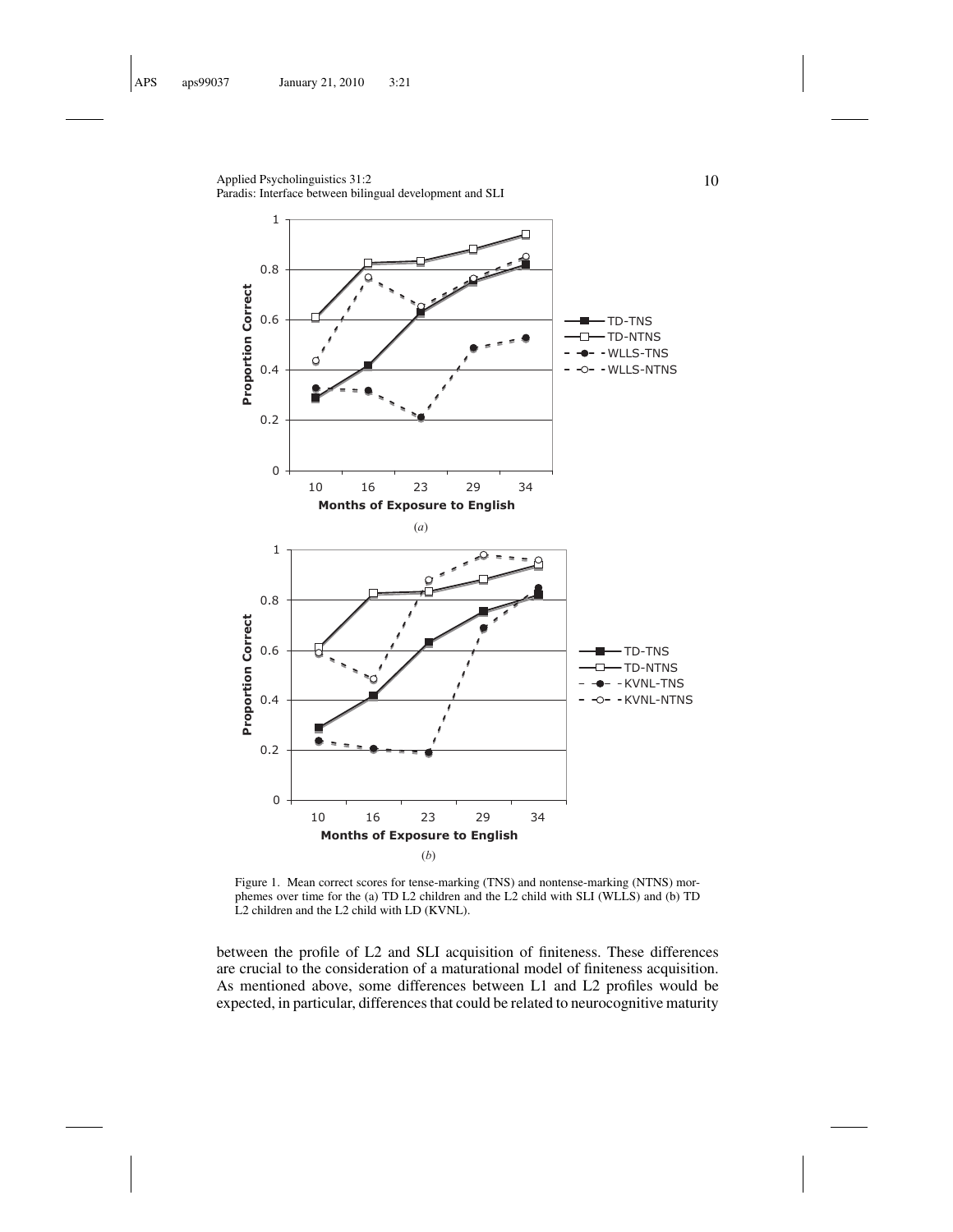#### Applied Psycholinguistics 31:2 11 Paradis: Interface between bilingual development and SLI

and dual-language experience. Profile differences have been found with respect to the distribution of error types and the differential timing of the acquisition of BE and inflectional tense morphemes. Taken together, these differences show how L2 acquisition patterns have characteristics distinct from the (E)OI profile, and thus, the (E)OI profile is not too broad and only applies in all its details to L1 acquisition.

In all the studies cited above, omission errors predominated for all groups of children: TD L1, L2, and SLI; however, some consistent differences regarding the relative proportion of commission errors emerged between L2 children and L1 children, with and without SLI. In French, the children with SLI omitted the auxiliary verb in the past and future periphrastic verb constructions, and the L2 children often substituted the verb stem/present indicative for a past or future construction; therefore, the L2 children made more commission errors than the children with SLI (Paradis & Crago, 2000). Similarly, in Paradis (2005), the English L2 children also produced higher percentages of commission errors than has been reported in studies on English SLI. Paradis et al. (2008) found that for BE morphemes, the L2 children had significantly higher proportions of commission errors than the children with SLI that they were directly compared to. Finally, Paradis et al. (2008) documented the phenomenon of BE overgeneration (Ionin & Wexler, 2002) in the L2 children's spontaneous speech, which was absent in the speech of the children with SLI and the younger TD L1 children. BE overgeneration occurs when L2 children insert a BE form in a sentence without an appropriate grammatical context for this morpheme, for example, *"*I want is a this." (I want this one), "I'm got sevens." (I got/have sevens [playing cards])*,* "yes, but if I was hurt my teeth . . . " (yes, but if I hurt[past] my teeth . . . ; Paradis et al., 2008, p. 712).

Both higher levels of commission errors and BE overgeneration signal a kind of creativity in L2 children's language use. It could be that when TD children encounter the input in a target language when neurocognitively more mature, and with another language system already developing, this situation produces more creativity in their learning patterns. Such creativity could be a hallmark characteristic of child L2 versus L1 acquisition. For example, an English L2 6-yearold knows implicitly that grammatical morphemes are a part of sentences, produces them in sentences in his/her L1, and has a more demanding communicative context, that is, school classroom, than his/her level of English can cope with. For all these reasons, an English L2 child might be likely to access an incorrect form of BE, or to use BE morphemes as a kind of general all purpose (GAP) finiteness marker to fill out their morphosyntactic expression any way they can. BE morphemes are likely to be chosen as GAP morphemes because they are far more frequent in the input than inflectional tense morphemes (Paradis et al., 2008). In a similar vein, L2 children's use of semantically flexible, GAP verbs like *do* could be understood as stretching their meager lexical resources in a demanding communicative context (Golberg, Paradis, & Crago, 2008). It is interesting that the GAP verb phenomenon has been documented in children with SLI (e.g., Rice & Bode, 1993; Thordardottir & Ellis Weismer, 2001), but GAP grammatical morphemes have not.

In addition to error type distribution, Paradis et al.'s study (2008) showed that L2 children display a sequence in their acquisition of tense morphemes in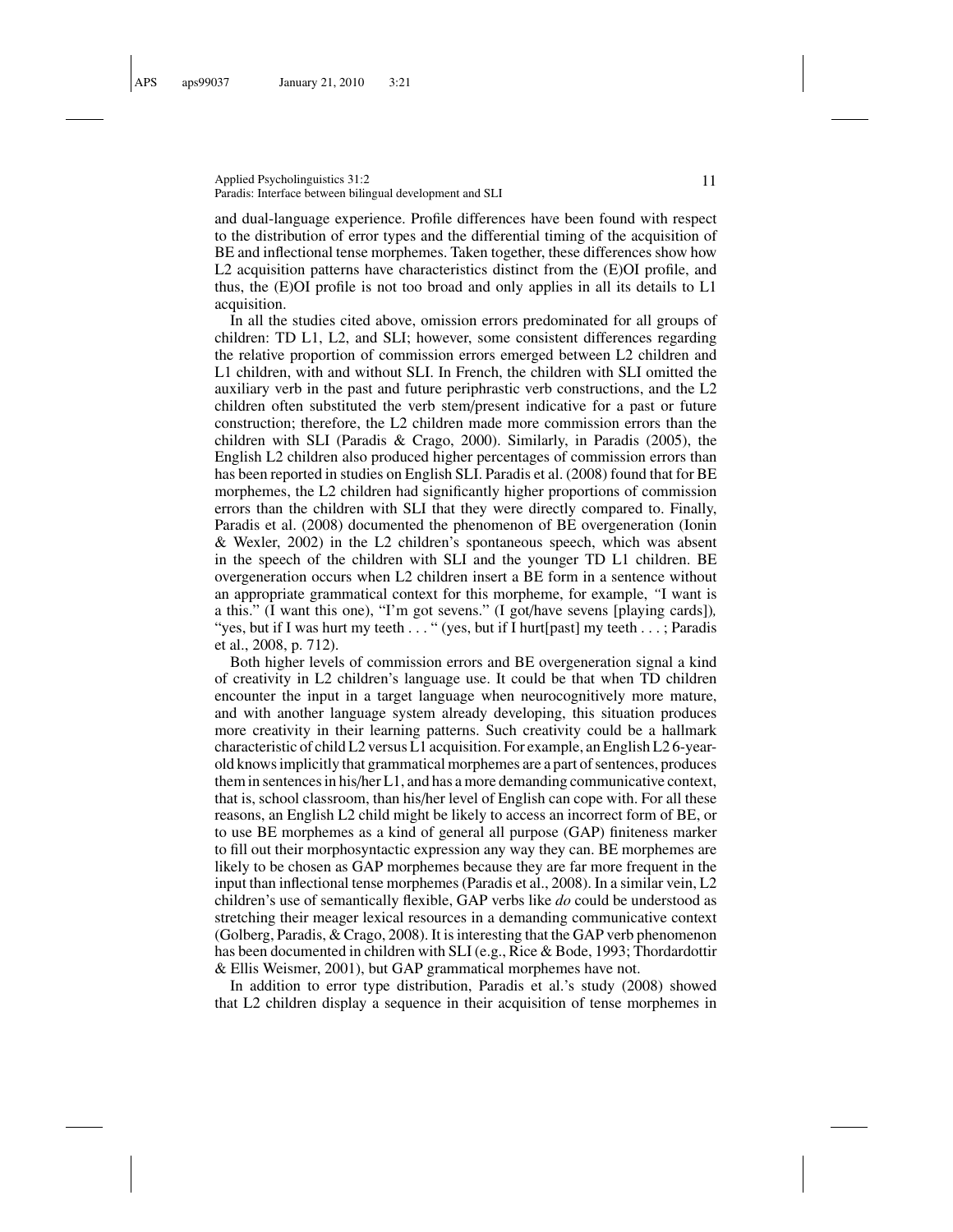#### Applied Psycholinguistics 31:2 12 Paradis: Interface between bilingual development and SLI

English that the monolingual children did not. L2 children were significantly more accurate in producing BE morphemes than they were in producing the inflectional morphemes, third person singular [-s] and past tense [-ed], but the younger TD L1 children and the age peers with SLI showed equal abilities for all tense morphemes. This precocious acquisition of BE morphemes has been noted elsewhere as a hallmark characteristic of English L2 learners (Ionin & Wexler, 2002; for review, see Zobl & Liceras, 1994). Paradis' (2008) longitudinal study also examined the children's developmental trajectories for BE and the inflectional tense morphemes Figure 2 separately. The data in Figure 2 are the scores for BE morphemes (auxiliary and copula) and inflectional morphemes (third singular [-s] and past tense [-ed]) for the L2 with TLD group, the child with SLI (Figure 2a), and the child with LD (Figure 2b). Figure 2 shows that the TD L2 children had higher mean scores for BE versus inflectional tense morphemes throughout the time period of the study, meaning that the L2 profile of precocious BE extends beyond the initial stages of L2 learning. Figure 2 also demonstrates that the precocious BE profile is shared by L2 children with SLI and LD. Furthermore, the two children with SLI/LD showed very similar abilities with BE as their peers with TLD. Therefore, the lower tense composite scores between the affected children and the TD group in Figure 1 were mainly because of the children's scores for the inflectional tense morphemes. In sum, BE morphemes seem to pattern more like nontense morphemes for all the English L2 children, in contrast to findings for English L1 children.

> What causes the precocious acquisition of BE in child L2 acquisition? Ionin and Wexler (2002) and Zobl and Liceras (1994) argued that the syntax of BE morphemes is less marked/complex that that of inflectional morphemes, which alternate with DO in questions and negation, and perhaps, this makes BE morphemes easier to learn. Although this explanation would apply to L1 and L2 acquisition equally, and precocious BE is not attested in L1 acquisition. Based on Wexler's (1998) proposal for early maturational constraints on how the computational system processes grammatical features like tense in English, Paradis et al. (2008) and Paradis (2008) hypothesized that tense morphemes might be processed differently by TD L2 learners because they would have matured beyond this stage, and thus, patterns like precocious BE could emerge. A third possibility is that child L2 learners' sensitivity to frequent and syntactically unmarked grammatical morphemes like BE might be heightened, in any case, stronger than the sensitivity of L1 learners. This is because they are faced with learning two languages instead of one, and communicative demands on their L2 are often in excess of their abilities. Therefore, they do not acquire the set of finiteness marking morphemes as a group because these morphemes are not equally as accessible in the input. Whatever the explanation is for precocious BE acquisition, it would be important for a maturational model of TD and SLI development to be compatible with this explanation because young L2 children fall into similar age ranges as the L1 children the model was based on. In particular, because BE morphemes mark finiteness, a reasonable explanation needs to be developed for why affected L2 children the same age as affected L1 children would treat them differently.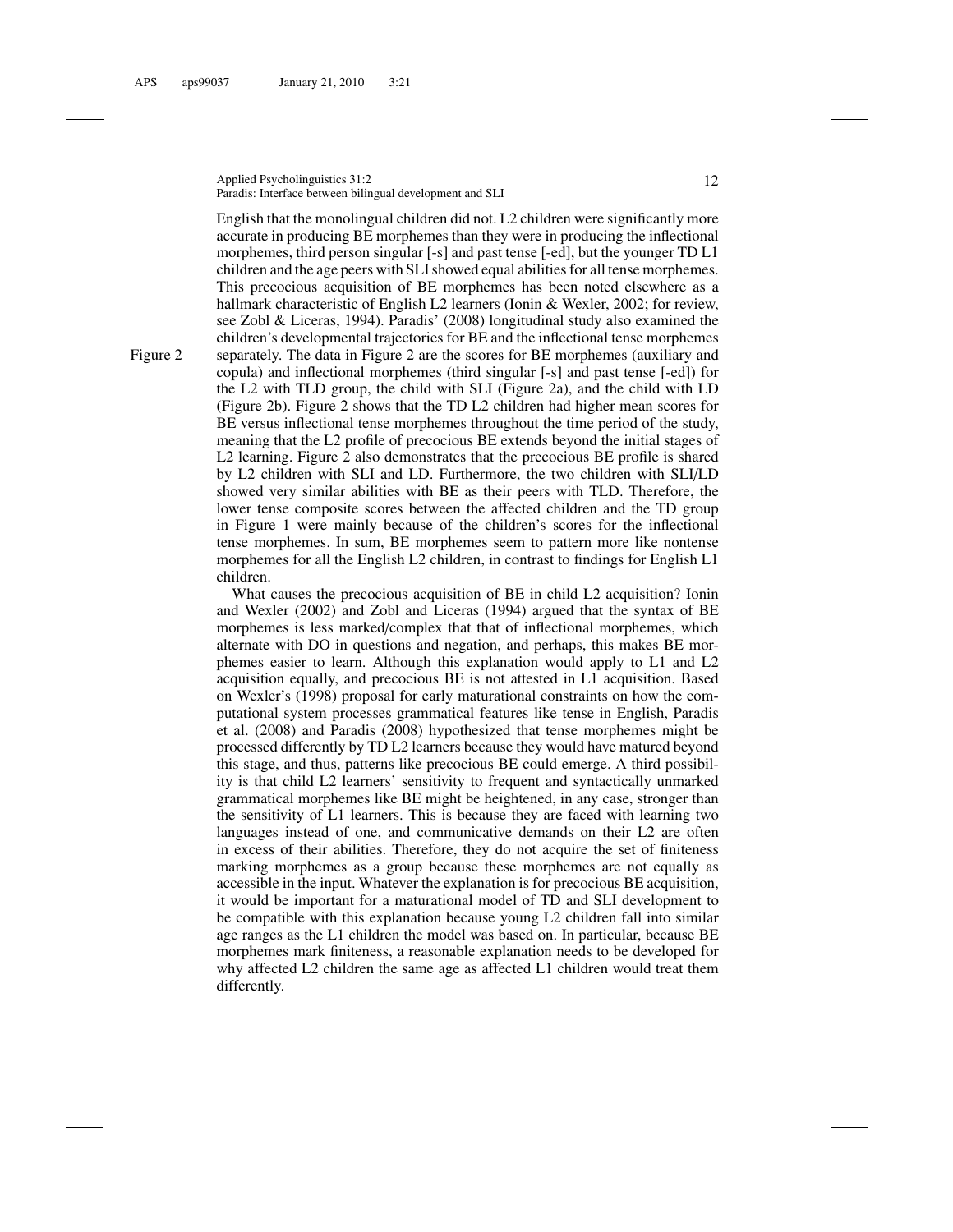



Figure 2. Mean correct scores for BE and inflectional tense (INFL) morphemes over time for the (a) TD L2 children and the L2 child with SLI (WLLS) and (b) TD L2 children and the L2 child with LD (KVNL).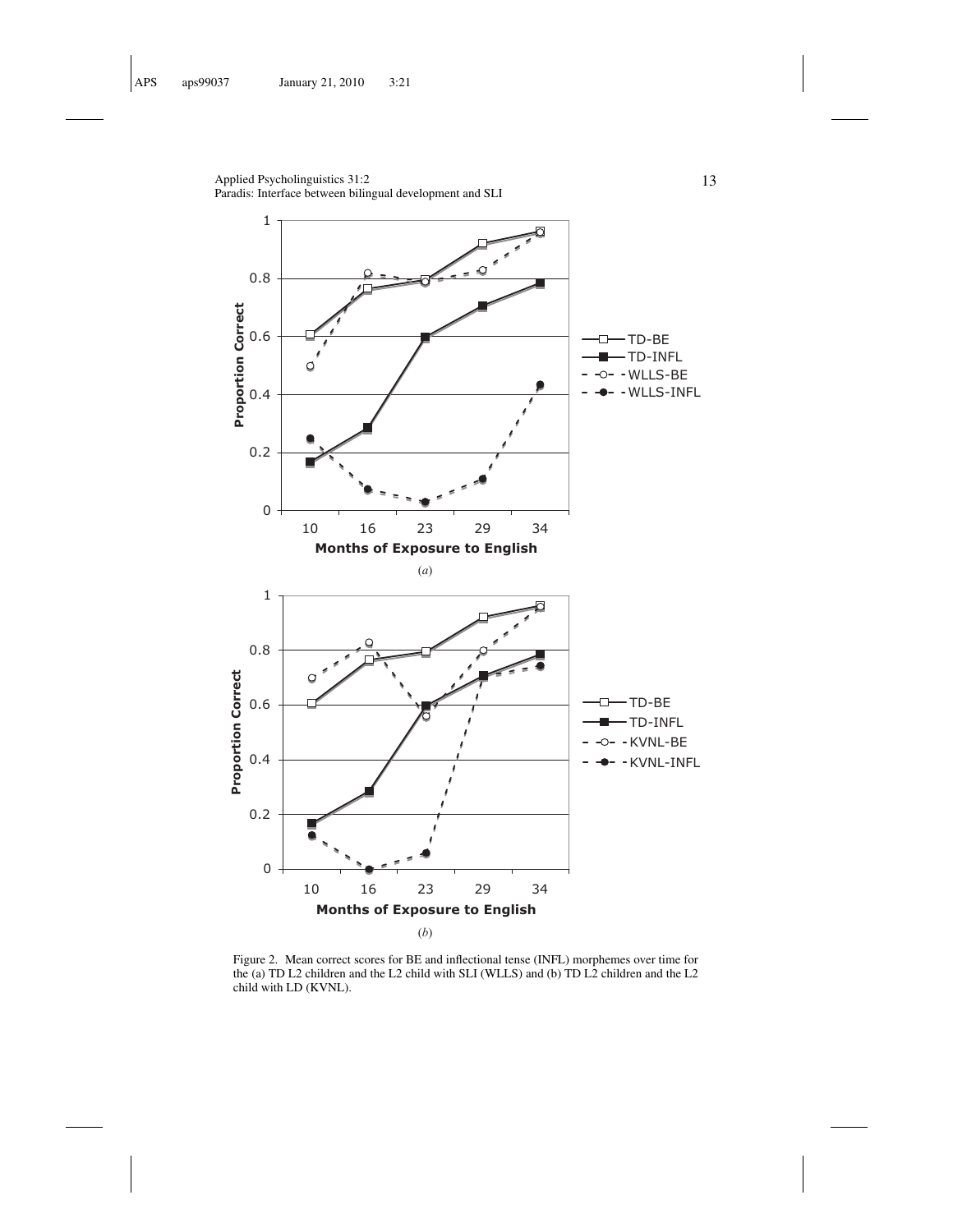Applied Psycholinguistics 31:2 14 Paradis: Interface between bilingual development and SLI

#### Bilingual development with SLI: Double delay?

Limited processing capacity (LPC) theories hypothesize that the protracted language development exhibited by children with SLI is the result of deficits in domain-general cognitive and perceptual mechanisms used for learning language as well as for other cognitive operations. Researchers have found children with SLI to have deficits compared to their unaffected peers in working memory (Ellis Weismer, Evans, & Hesketh, 1999; Gathercole, 2006), in speed of processing/reaction **Q2** time (Miller, Kail, Leonard, & Tomblin, 2001), or both (Leonard et al., 2007; Montgomery & Windsor, 2007). Of importance, Leonard et al. (2007) found that variations in affected children's working memory and processing speed were associated with their language outcomes to some extent. LPC theories seek to derive a wide range of linguistic and nonlinguistic outcomes of SLI from lower level, domain-general deficits alone, in contrast to the maturational model put forward by Rice (2004), which posits the presence of additional domain-specific deficits in SLI. In this section, the ability of LPC theories to explain the pronounced difficulties with grammatical morphology exhibited by children with SLI is examined through data from bilingual children with SLI.

LPC theories, for the most part, have not been conceived to explain the impaired acquisition of grammatical morphology in particular. However, Leonard and colleagues (2007) have focused some work on building explanatory accounts of grammatical morphology from a processing perspective, for example, the surface account (Leonard & Eyer, 1996; Leonard, Bortolini, Caselli, McGregor, & Sabbadini**,** 1992; Leonard, Eyer, Bedore, & Grela, 1997). The surface account is based on findings showing children with SLI to have difficulties in processing in-coming auditory/phonetic information that is of low substance, that is, brief or nonsalient. Because many grammatical morphemes across languages are of brief phonetic duration and/or nonsalient, these difficulties would make their acquisition exceptionally delayed for affected children. Honing in on the nature of these difficulties, Leonard (1998) discusses how a combination of underlying deficits in working memory and speed of processing, combined with the prototypical phonetic properties of grammatical morphology, could explain their protracted acquisition by children with SLI (see also Leonard et al., 2007):

If inflected words were typically heard in one-word sentences separated by pauses, there would be no problem. However, fast on the heels of the inflected word is the next word in the utterance that must be held in working memory and processed, and so on. Thus, processing is pressed from two directions; processing of a first item must be completed before the item fades from memory, and it must be processed in time for the next item. Given the reduced speed of processing assumed for children with SLI, sufficient processing of one item can't be completed before the next item appears. Consequently, some material is processed incompletely or not at all (Leonard, 1998, p. 251).

In sum, processing limitations coupled with input of low phonetic substance would conspire to create underspecified morphological paradigms. Notice that this proposal posits the root of the problem with grammatical morphology to be in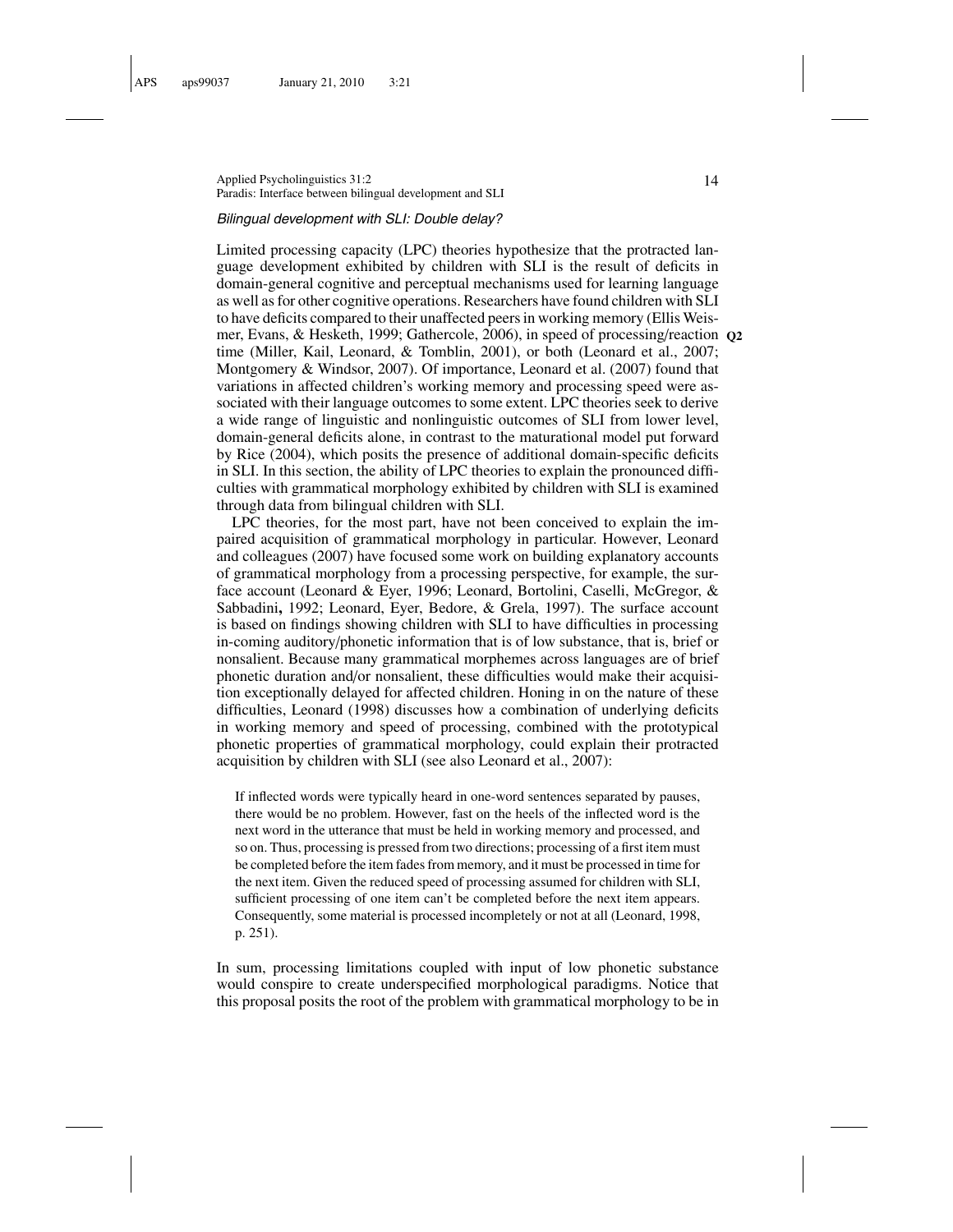Applied Psycholinguistics 31:2 15 Paradis: Interface between bilingual development and SLI

processing incoming linguistic information, that is, intake, but the consequences are for representation.

A key assumption inherent in LPC theories of morphological acquisition is that children with SLI would need more exposure, more time on task, to fully acquire a morphological paradigm. This assumption is expressed in the following: "weaker representations due to occasional incomplete processing of encountered morphemes are usually thought to be the *functional equivalent* of infrequent exposure to these morphemes" (Leonard, 1998, p. 252, italics mine), and ". . . if children are unable to retain the phonological sequence that makes up the word, they will probably require *multiple encounters* with that word before it can be adequately learned" (Leonard et al., 2007, p. 408, italics mine). Bilingual children with SLI are acquiring two languages, and thus, they would have less frequent exposure to each language anyway, in addition to having functionally less exposure because of their language disorder. Therefore, bilingual children with SLI are a kind of natural experiment for testing such processing-based accounts of SLI. LPC theories predict that bilingual children with SLI would exhibit extreme difficulty, perhaps "double delay," in the acquisition of grammatical morphemes compared to their monolingual peers with SLI.

Paradis (2007) reviewed data from two studies on French–English simulta- **Q3** neous bilingual 7-year-olds with SLI compared to their monolingual peers with SLI in both languages (Paradis, Crago, & Genesee, 2005/2006; Paradis, Crago, Genesee, & Rice, 2003) to evaluate the predictions of LPC theories of SLI. Taken together, these studies examined 10 different grammatical morphemes in the children's spontaneous speech production, among them morphemes noted to be clinical markers, such as tense-marking verbal morphology in English and French, and direct object clitics in French. The main findings were as follows: first, the bilingual children with SLI were as accurate with all the grammatical morphemes as their monolingual peers with SLI in both languages at this age. Second, bilingual children did not necessarily have higher accuracy scores in their dominant language. Third, low phonetic substance did not play a decisive role in the acquisition sequence because both monolingual and bilingual children had more difficulties with direct object clitics than definite articles in French, and yet these are homophonous and equally nonsalient morphemes. Paradis (2007) argued that these results were not consistent with the predictions of processingbased theories of SLI (see also Paradis et al., 2005/2006).

Gutiérrez-Clellen, Simon-Cereijido, and Wagner (2008) examined accuracy in the production of English verb morphology on a narrative task by Spanish–English bilinguals, with and without SLI, and English monolinguals, with and without SLI, all 5.5 years old on average. The bilinguals and monolinguals with SLI displayed similar and low levels of accuracy with English verb morphology, distinct from their monolingual and bilingual peers with TLD. These children were 2 years younger than the children in the studies by Paradis and colleagues, which suggests that affected bilinguals can achieve similar levels of morphological acquisition to affected monolinguals early on in development. This study also suggests that the findings reported in the studies by Paradis and colleagues were not specific to one social context, or one cohort of bilingual children. In contrast, two studies of bilingual children from minority L1 backgrounds in The Netherlands (Orgassa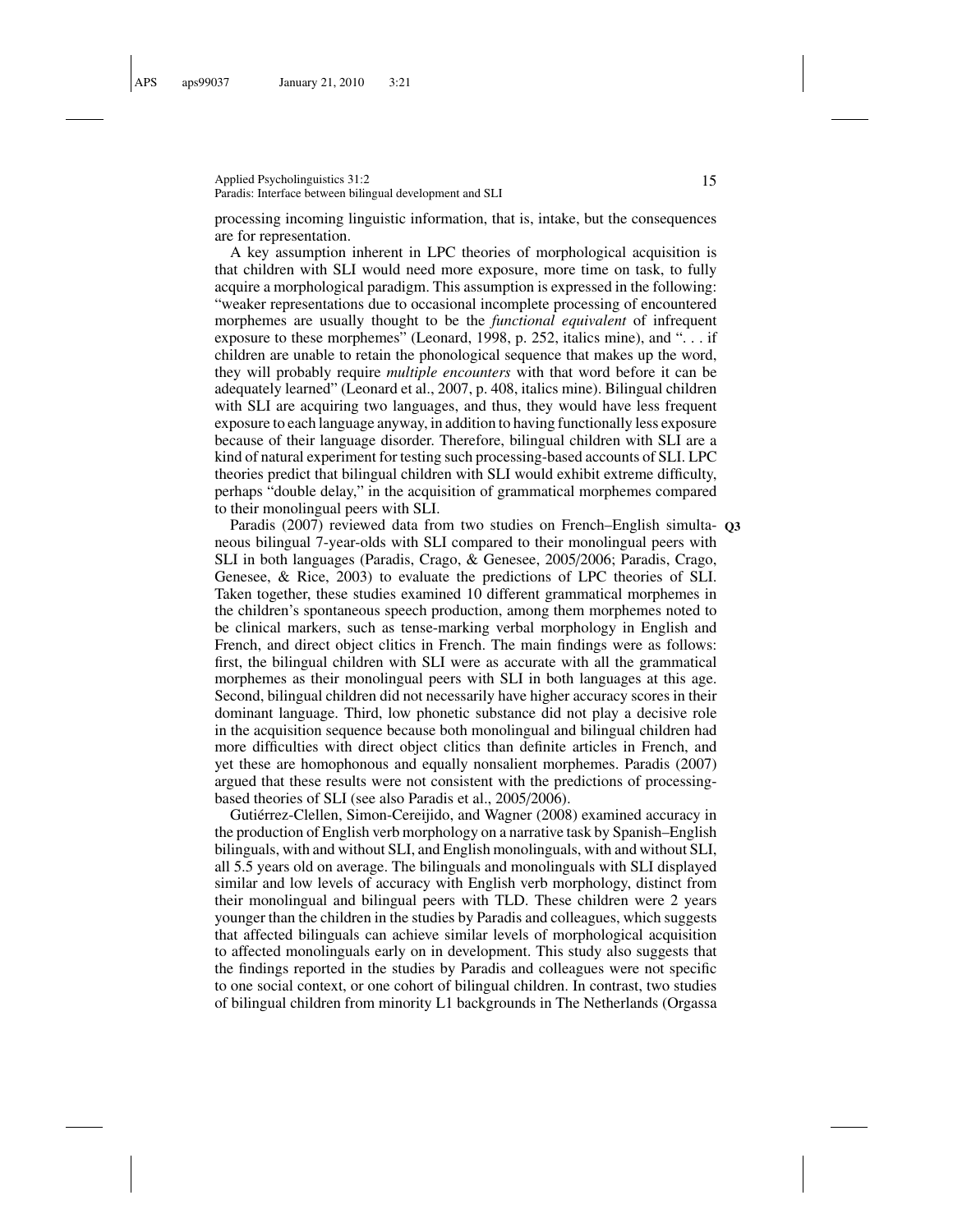#### Applied Psycholinguistics 31:2 16 Paradis: Interface between bilingual development and SLI

& Weerman, 2008; Steenge, 2006) found significant differences in abilities with Dutch grammatical morphology between bilingual and monolingual children with SLI, and between bilingual children with SLI and with TLD. Orgassa and Weerman (2008) examined children's abilities with marking gender in the determiner phrase. Among all the measures taken, the bilingual children with SLI had very low scores for adjectival gender inflection. To explain this exceptionally poor performance with adjectival gender inflection, Orgassa and Weerman (2008) proposed that exposure to dual language input, coupled with the internal processing deficit caused by SLI, produce a cumulative effect in bilingual children with this disorder (cf. "additionally disadvantaged" in Steenge, 2008). Orgassa and Weerman (2008) define the presence of cumulative effects using the following formula: for the same target structure, bilingual children with SLI *<* monolingual age peers with SLI, and *<* bilingual age peers with TLD. This cumulative effects proposal is consistent with the LPC perspective. What could be the explanation for the conflicting findings between the studies by Paradis and Guitérrez-Clellen versus Orgassa and Weerman (2008) and Steenge (2006)? Explanations can be found in the bilingual populations being examined, and in how cumulative effects are measured.

In the studies from The Netherlands, the children were sequential bilinguals, and in Orgassa and Weerman (2008), they had an average of 5 years of exposure to Dutch (range  $= 3-6$  years). Thus, even though their exposure to Dutch was extensive, these bilinguals would still have had less input than the monolingual age mates they were compared to, in addition to having less input because of dual language learning, which Orgassa and Weerman (2008) point out as a potential confound. Similarly, in Steenge (2006)'s study, the 8-year-old bilinguals with TLD had a mean score on her morphology elicitation task of 15.3 after about 4 years of exposure to Dutch in school, and this mean score was significantly below that of the monolinguals with TLD at 21.2, who had had double the exposure to Dutch; consequently, this makes interpreting the comparison between the monolinguals and bilinguals with SLI difficult. This raises the question about when sequential bilingual–monolingual comparisons can be meaningful for examining cumulative effects in bilingual children with SLI. Put simply, how much exposure to the L2 is sufficient? One possible criterion could be that when probing for cumulative effects, comparing bilinguals with SLI to monolinguals with SLI is meaningful when bilinguals with TLD with the same amount of exposure have reached similar levels of accuracy with a target morpheme as their monolingual age peers with TLD. In this case, if bilinguals with SLI are less accurate than monolinguals with SLI, this would constitute reasonable evidence for cumulative effects. However, the data from Steenge (2006), as well as those from Paradis (2008), indicate that reaching sufficient exposure in the L2 as defined this way might take several years, which complicates the ability to evaluate the cumulative effects proposal.

Let us pursue an alternative method for testing for cumulative effects with sequential bilinguals that might get around the problem of sufficient exposure. For instance, paired comparisons could be conducted between monolinguals with TLD and SLI, and between bilinguals with TLD and SLI, and then, the magnitude of the difference between the pairs could be examined. If the magnitude, or effect size, is larger for the bilingual group, this could be seen as evidence for cumulative effects. This method could be used when bilinguals with TLD still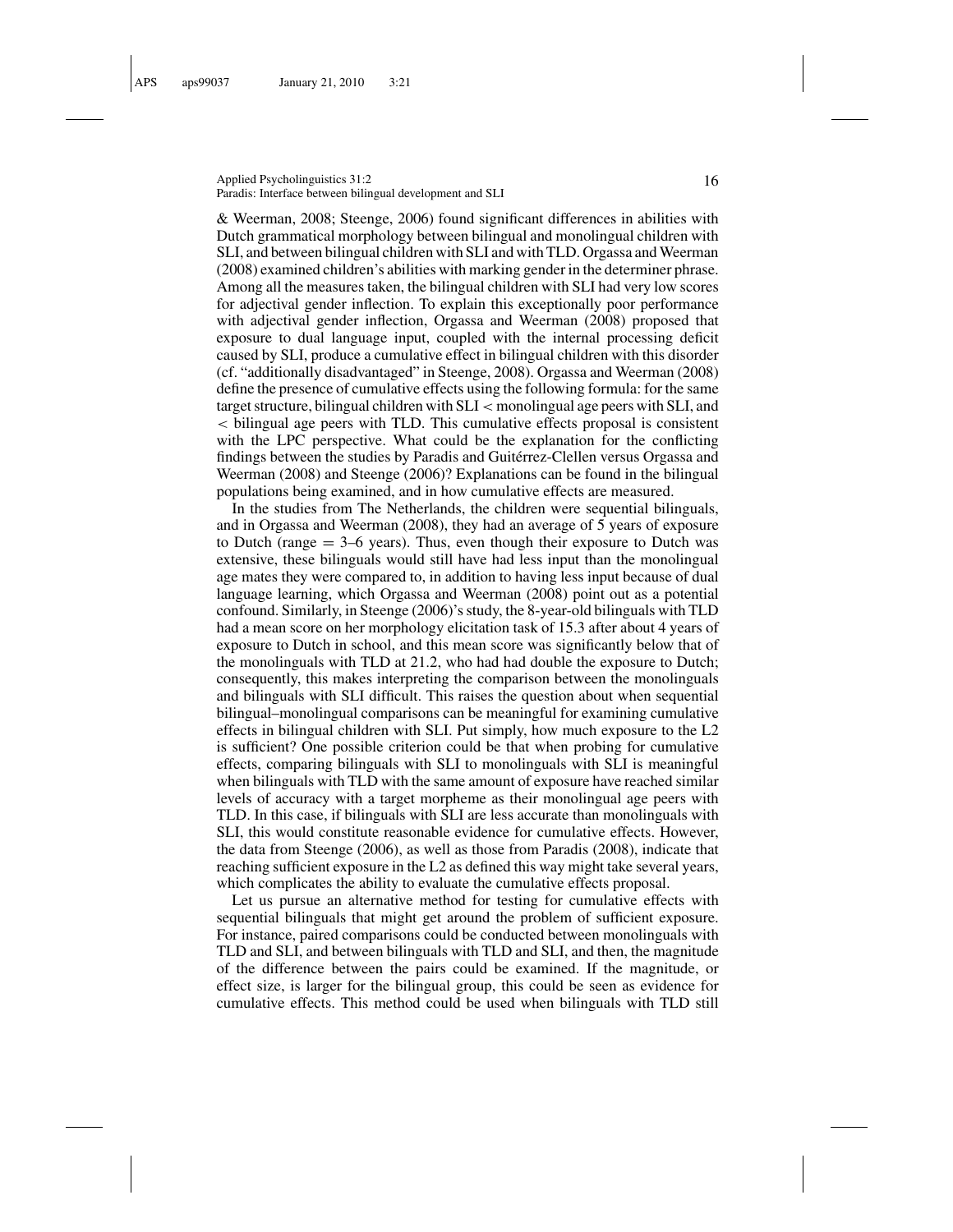

Applied Psycholinguistics 31:2 17 Paradis: Interface between bilingual development and SLI

Figure 3. A hypothetical distribution of scores (a) where there are no cumulative effects for bilinguals with SLI and (b) where there are cumulative effects for bilinguals with SLI.

have somewhat lower scores than monolingual age peers with TLD. Figure 3a Figure 3a is an illustration of hypothetical results illustrating such a comparison where the magnitude of difference between the TD and SLI groups is the same for monolinguals and bilinguals. Figure 3b is also an illustration of hypothetical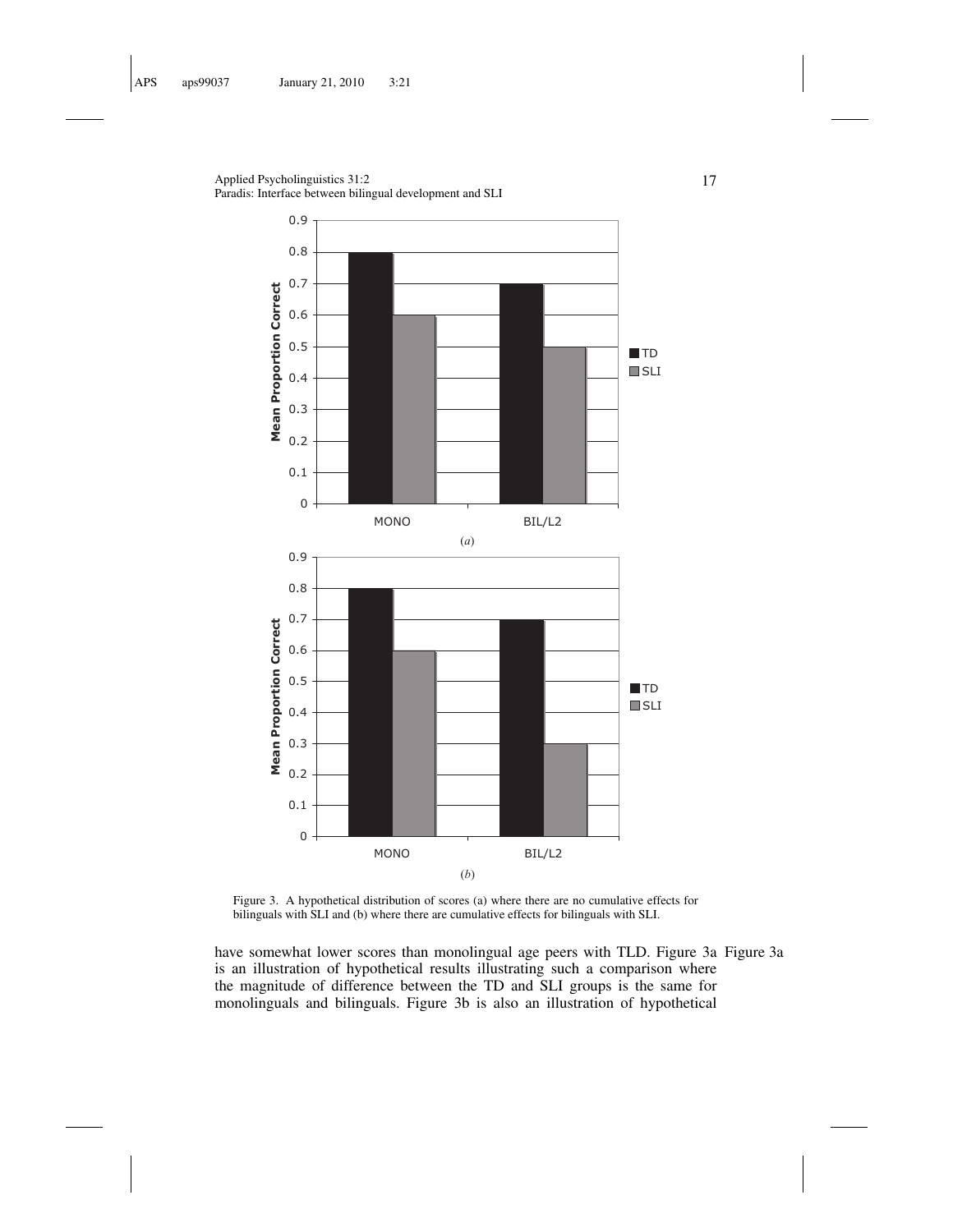

Figure 4. Mean scores on a morphology task from monolingual and bilingual children, both TD and SLI, across age groups. Data are from Steenge (2006, p. 41).

results, but the magnitude of the TD-SLI difference is larger for the bilinguals. Figure 3b therefore illustrates cumulative effects in bilingual acquisition with SLI. To test this proposal, the morphological task data from Steenge (2006) have

been reanalyzed using effect size interpretation from Cohen (1988), and the group Figure 4 means for the children at ages 6, 7, and 8 years old are presented in Figure 4. This study was cross-sectional in design, but some developmental trends can be inferred. For the 6-year-old groups, the monolingual mean comparison yielded a medium effect size  $(d = 1.17, r = .505)$ , whereas the bilinguals had similar and very low scores, so that the effect size was negligible. For the 7-year-old groups, the monolingual differences also showed a medium effect size  $(d = 1.13, r =$ .401), and the bilingual differences showed a small effect size  $(d = 0.623, r =$ .297). For the 8-year-old groups, both monolingual and bilingual pair comparisons yielded medium effect sizes ( $d = 1.36$ ,  $r = .562$ ;  $d = 1.19$ ,  $r = .512$ ). What is observable from Figure 4 is that the bilinguals with SLI had lower scores than the monolinguals with SLI at all ages, but the differentials between their scores and those of the bilinguals with TLD changed with time/exposure to equal that of the differential between the monolingual groups. Two main points emerge from this analysis: first, even using an effect size approach, amount of exposure to the L2 matters for the bilingual comparisons to be interpretable. Second, the bilinguals did not display larger effect sizes than the monolinguals at any time period. Therefore, there is no evidence for cumulative effects for this measure in Dutch, and in turn, no clear support for the predictions of LPC theories.

> We now turn to a different genre of explanation for these conflicting findings: social factors. The psycholinguistic state of having to process dual language input

> Applied Psycholinguistics 31:2 18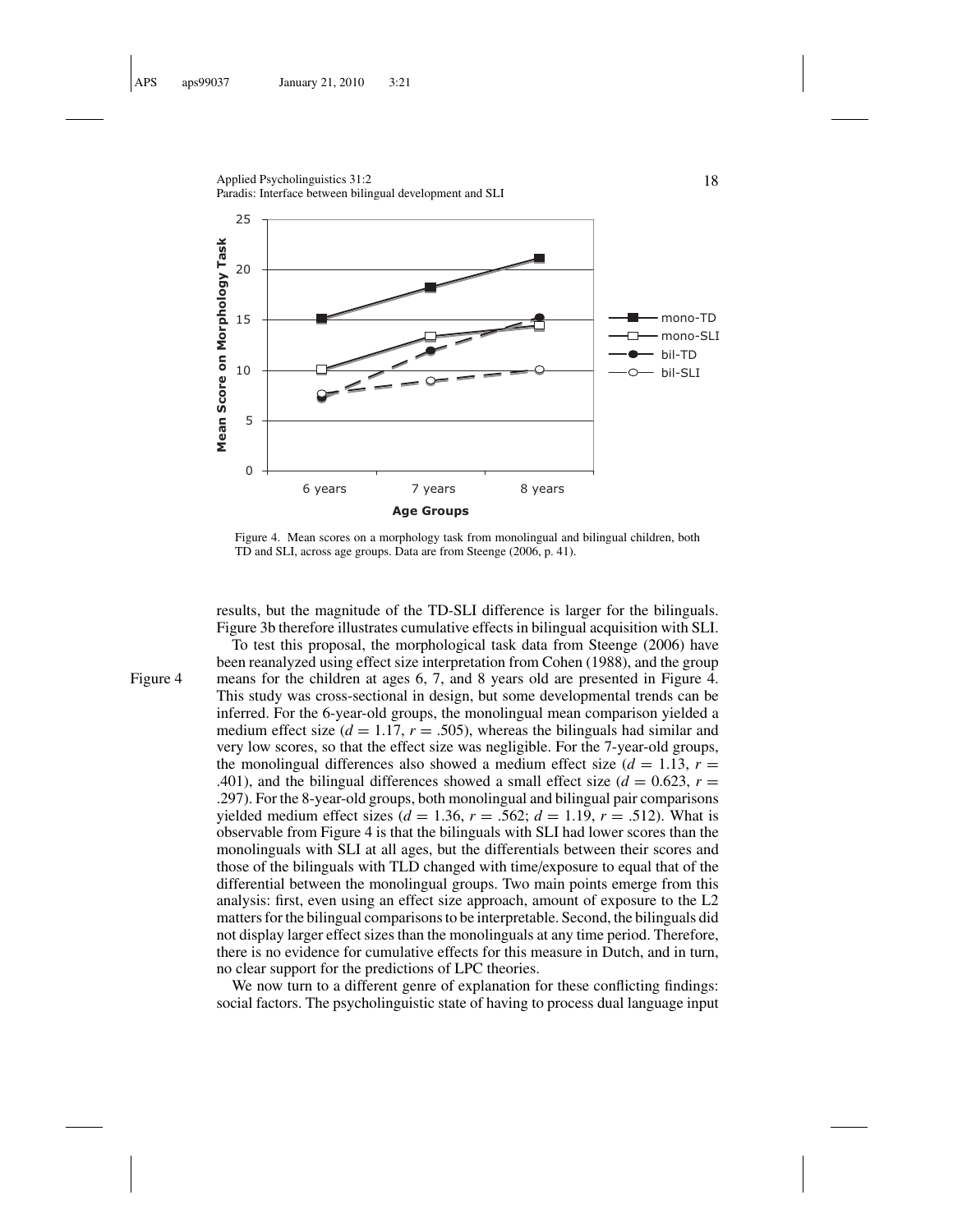#### Applied Psycholinguistics 31:2 19 Paradis: Interface between bilingual development and SLI

needs to be interpreted within the context of both time on task and broader social factors. For example, the majority–minority language distinction mentioned above could alter a bilingual child's linguistic environment. Regardless of clinical status, it might take longer for bilinguals to catch up to their monolingual age peers in contexts where bilingual children come from nonintegrated, socioeconomically disadvantaged minority groups. Lack of integration would reduce the quantity of exposure to the majority language, and the variety of the majority language heard by children could be different from that of mainstream native speakers (Cornips & Hulk, 2008). Social contexts like those for immigrants in The Netherlands might not promote additive bilingual development where L2 children acquire the majority language to the same degree of proficiency as their monolingual peers (Cornips & Hulk, 2008; Organization for Economic Co-operation and Development, 2006), whereas the Canadian context for French–English bilingualism could be considered additive because of the high status and institutional support for both languages (Genesee et al., 2004). This means that comparisons between bilinguals and monolinguals with SLI in nonadditive contexts must be approached with caution, especially if the monolingual children come from a higher socioeconomic group than the bilingual children in the study. Furthermore, even paired comparisons within monolingual and bilingual groups could yield different findings across different social contexts. It is possible that in additive contexts, cumulative effects as measured through effect size might emerge but very briefly, whereas in nonadditive contexts, cumulative effects might be longstanding, or even permanent, causing incomplete acquisition of some difficult structures. Therefore, social context considerations could account for the discrepancies in the findings between the Dutch and Canadian research, beyond considerations of sequential versus simultaneous bilingual development. However, it is important to keep in mind that if LPC theories are on the right track, cumulative effects, even small ones, should be visible even in additive contexts for bilingual development. This is because the theory posits deficits at the level of basic cognitive mechanisms that should be sensitive to reduced input to some extent, regardless of social context.

There is a great deal of evidence from the monolingual studies cited at the outset of this section that affected children have deficits in processing; however, this bilingual research raises the question of whether such processing limitations are the best or the only explanation for the extraordinary difficulties children with SLI have with grammatical morphology. If bilingual children with SLI were affected by an input processing deficit, and given that they have double the amount of input to process, would simultaneous bilingual children with SLI be expected to catch up to monolinguals for difficult morphemes by the ages of 5 to 7 years (Guitérrez-Clellen et al., 2008; Paradis et al., 2003, 2005/2006)? Would it be likely that sequential bilingual 7-year-olds affected with LD or SLI could catch up to their monolingual peers after just 3 years of exposure (Paradis, 2008)? Although Orgassa and Weerman (2008) found cumulative effects for adjectival gender inflection, Orgassa and de Jong (2008) did not find a cumulative effects pattern in the same children for another potential clinical marker in Dutch, subject–verb agreement. Thus, cumulative effects are not found across the board in nonadditive contexts for bilingual development. In short, it seems logical that if the source of the impairment with grammatical morphology were at a fundamental level of intake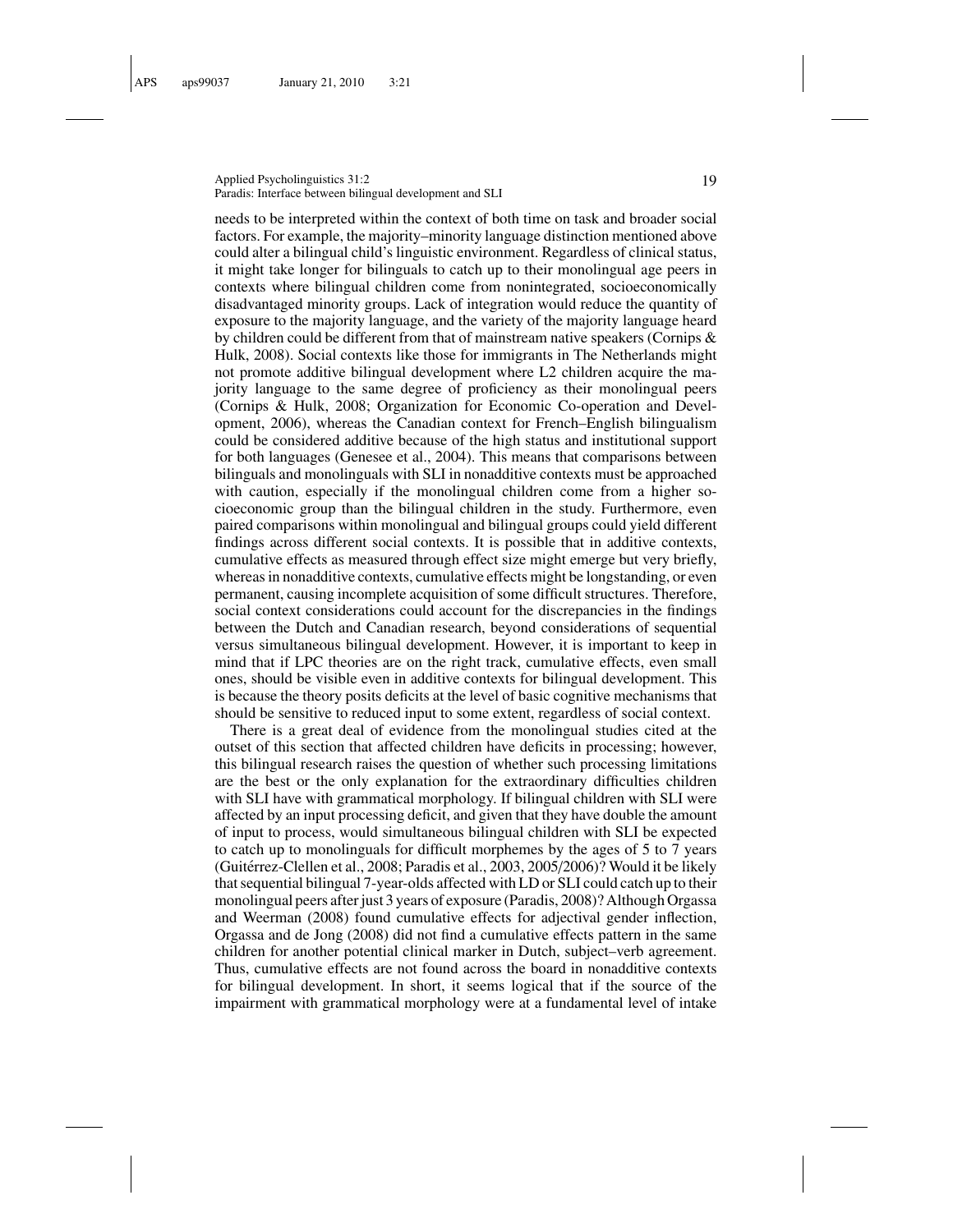Applied Psycholinguistics 31:2 20 Paradis: Interface between bilingual development and SLI

as LPC theories suggest, differences between bilinguals and monolinguals with SLI should be more widespread.

One possible conclusion from this discussion could be that other deficits, in addition to LPC, are responsible for affected children's difficulties with grammatical morphology. Leonard et al. (2007) note that although the processing abilities they examined accounted for a 62% of the variance in children's comparative language scores, there is a sizeable amount of variance left to be explained, and moreover, children's morphological abilities were not examined in the model as a separate outcome variable predicted by processing abilities. Such a conclusion could be in line with the maturational model considered above. This is because one assumption in this model is that deficits in internal timing mechanisms are partially responsible for the protracted development of morphosyntax in SLI, and internal timing mechanisms might be less sensitive to variations in the input than processing-based, intake mechanisms.

Another possible conclusion would be to assume that bilingualism confers compensatory mechanisms on children with SLI that counteract the effects of limitations in processing abilities. Research has shown that bilingual children have some superior executive functions, one consequence of which is enhanced attentional control, which can be manifested in enhanced metalinguistic awareness (Bialystok, 2007). One could speculate that the superior executive functions emerging from dual language learning could compensate to some extent for some of the processing deficits that come along with SLI. An interesting direction for future research would be to determine if bilingual children with SLI show evidence of enhanced executive functions like their peers with TLD, and whether these enhanced functions are associated with children's language outcomes, for morphosyntax in particular. In other words, it would be interesting to see research addressing the question of whether bilingualism can be viewed as a kind of "therapy" for SLI.

Another potential compensatory mechanism lies in the organization of dual linguistic systems in bilingual children. Much research has shown that bilinguals can lag behind their monolingual peers in rates of morphosyntactic acquisition in the early years, but it does not take them twice the amount to time to acquire any given structure, and furthermore, there is sometimes no observable lag in their dominant language/language of greater exposure (Gathercole, 2007; Gutiérrez-Clellen, Restrepo, & Simon-Cereijido, 2006; Gutierrez-Clellen & Simon-Cereijido, 2007; ´ Paradis, 2010; Paradis, Nicoladis, & Crago, 2007; Thordardottir, Rothenberg, Rivard, & Naves, 2006). This raises the question of whether learning one language bootstraps the learning of a second one in early childhood. For example, it is reasonable to assume that once the basic infrastructure of a lexicon and grammatical rule system has been established, some of this information, on an abstract level, would not have to be learned over again from the start the second time around. If such interdependence results in bilingual children with TLD closing the gap with monolinguals relatively efficiently, then it is also reasonable to expect that interdependence would benefit bilingual children with SLI by diminishing the burden of dual input on their limited processing capacities. Cummins (2000) proposed that facilitative interdependence between the two languages of a bilingual child is apparent for domains in which there could be common underlying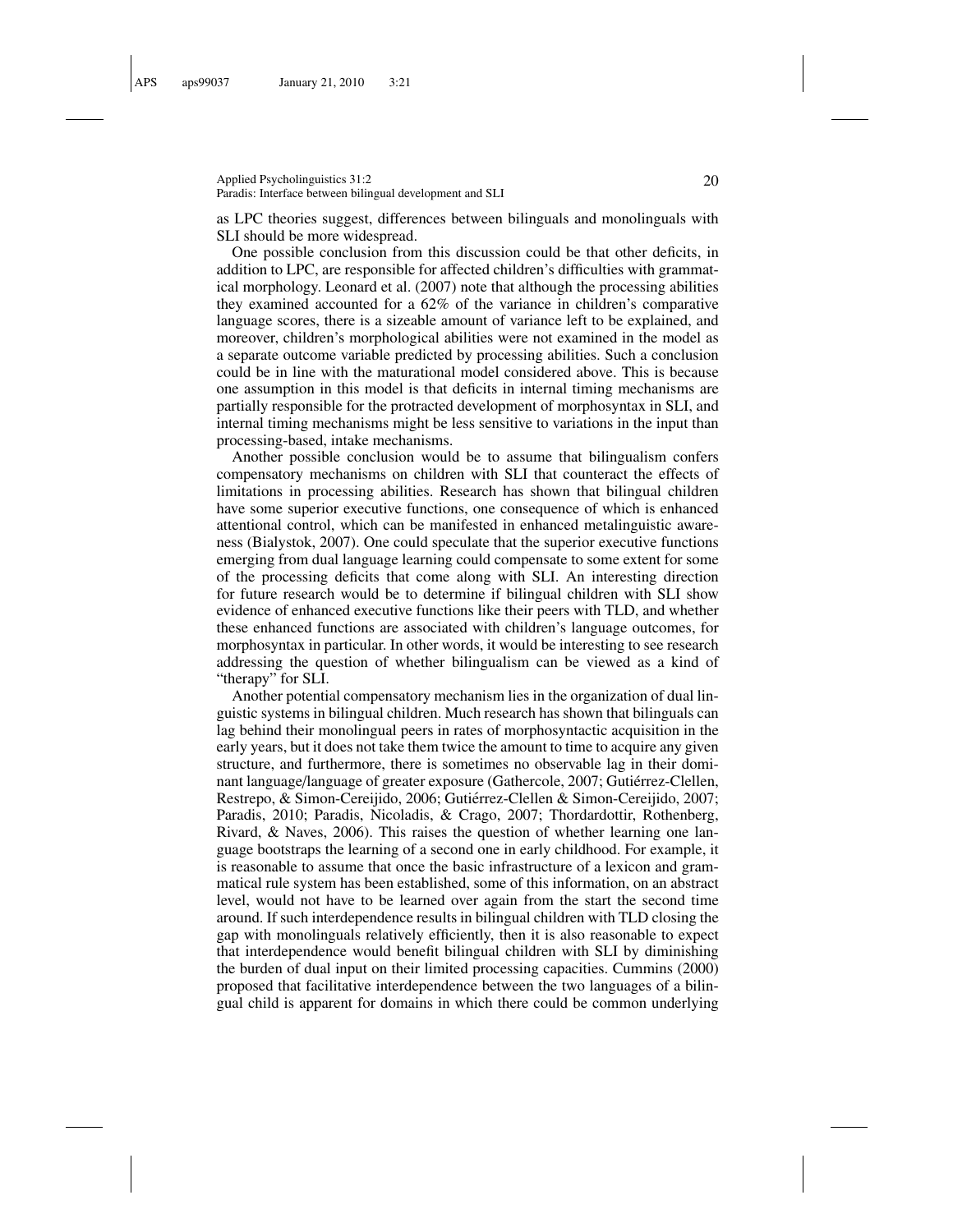#### Applied Psycholinguistics 31:2 21 Paradis: Interface between bilingual development and SLI

proficiency; however, these mainly pertain to literacy-embedded language skills (cf. Cobo-Lewis, Eilers, Pearson, & Umbel, 2002). Studies of bilingual morphosyntactic acquisition in preschoolers have shown that interaction in the form of crosslinguistic transfer between their two languages is a robust phenomenon (for a review, see Paradis, 2007). Although such crosslinguistic transfer is seldom viewed as facilitative to development over time, it has not been studied with this purpose in mind. Therefore, another interesting direction for future research would be to investigate the possibility of facilitative crosslinguistic interactions in the morphosyntactic development of bilingual children, with and without SLI (cf. Rothweiler, in press).

#### Clinical perspectives on bilingual development and SLI

Overrepresentation of bilingual children in special education, including speech– language therapy services, is a recognized problem (Cummins, 2000; Donovan & Cross, 2002; Klinger & Artiles, 2003). Overidentification of SLI in bilinguals could happen, in part, because of the overlap in linguistic characteristics between TD L2 children and monolingual children with SLI, and between TD bilingual children and bilingual children with SLI, as shown in the studies discussed above. These overlaps are particularly prominent in the early stages of dual language learning, within the first 2 years in particular. The misidentification of SLI is possibly more of a concern than misidentification of other neurodevelopmental disorders because, by definition, this disorder is not diagnosed on the basis of deficits in nonlinguistic domains, unlike Down syndrome or autism. Both young L2 children with TLD and children with SLI have normal range intellectual and social–emotional competence, and both have incompletely learned, errorful language. Researchers have cautioned against using standardized tests normed with monolinguals for assessment with bilinguals because of the risk of overidentification (in particular, see Gutierrez-Clellen, 1996). However, until recently, there ´ has been little research aimed at directly measuring how TD bilinguals perform on standardized tests created for monolinguals to see whether their performance would fall below the normal range of TD monolingual children.

Can the overlap in linguistic characteristics between L2 and SLI acquisition actually result in misidentification based on test performance? Paradis (2005) compared the English L2 children's scores on the tense–morpheme elicitation probe to the criterion scores from the TEGI based on their chronological age and found that only 3 of 24 children (12.5%) met the criterion score, meaning that 21 children (87.5%) scored in the range of monolinguals with SLI. As mentioned above, Paradis (2008) found that for the TD L2 children followed in that study, their mean score on the TEGI elicitation probe became higher than the mean for monolinguals with SLI only at Round 5, after roughly 3 years of exposure. When the individual scores of these TD L2 children at Round 5 are compared to the ageexpected criterion scores from the TEGI, just 4 of 9 children (44.4%) had a score at or above the criterion. However, if only the criterion for the BE probe from the TEGI is considered, rather than for the probe including both BE and inflectional morphemes, 7 of 9 children (77.8%) met the age-expected criterion at Round 5. Thus, overidentification of SLI through the use of standardized tests with English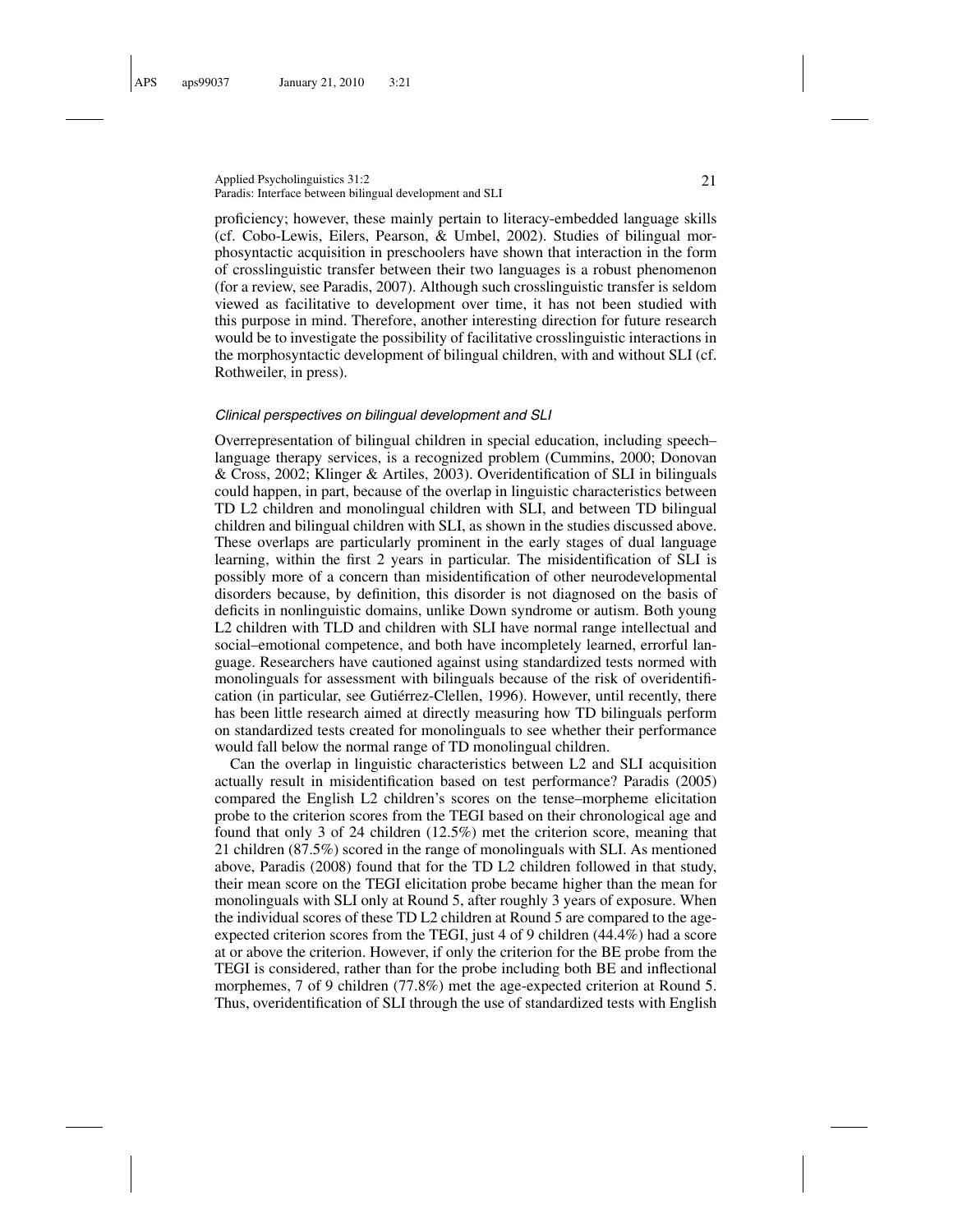#### Applied Psycholinguistics 31:2 22 Paradis: Interface between bilingual development and SLI

L2 children is a risk factor extending past the early stages of children's exposure to English, at least, when inflectional tense morphology is being measured.

Because simultaneous bilinguals have had exposure to both their languages from a very early age, unlike sequential bilinguals, it is relevant to ask separately whether these children would also score below the normal range on standardized tests normed with monolinguals. Thordardottir et al. (2006) found that French–English bilingual 2.5-year-olds had scores lower than monolingual-based expectations on measures of vocabulary and syntactic development in both languages, although scores were more consistently lower in English than in French. Patterson and Pearson (2004) reviewed similar findings for lexical development in Spanish– English toddlers; however, they noted that in terms of total conceptual vocabulary, bilinguals do not lag behind monolinguals. Even if there is a lag in the early stages, simultaneous bilinguals can catch up quickly in terms of their performance on tests normed with monolinguals. Paradis et al. (2007) and Paradis (2010) showed that French–English bilingual children aged 4 to 6 years old can perform similarly to their monolingual peers in their dominant language on the TEGI. Paradis (2010) examined the results of the TEGI production and grammaticality judgment probes for 43 French–English bilingual children. The children who received mainly English or balanced French and English input at home easily met the criterion scores for all TEGI probes at 6 years of age. Gutiérrez-Clellen et al. (2006) and Gutierrez-Clellen and Simon-Cereijido (2007) found parallel results ´ using a measure of morphosyntactic development in English and in Spanish with children aged 4 to 7 years old. This measure is a component of a standardized test currently under development. They found that in Spanish, monolingual and Spanish-dominant bilinguals performed similarly, and in English, monolingual and English-dominant bilinguals performed similarly. However, bilinguals might lag behind monolinguals longer for vocabulary-based measures (Oller, Pearson, & Cobo-Lewis, 2007).

These studies with sequential and simultaneous bilinguals point to the need for tools available to clinicians for determining the language exposure patterns of bilingual children. Minimally, clinicians need to be able to identify how long a child has been exposed to the L2 in the case of sequential bilinguals, and which language is the dominant language or language of greater exposure in simultaneous bilinguals. This information is vital to appropriately interpreting standardized test results or even results of informal measures of language development. Researchers often state that they have used parental questionnaires to determine exposure patterns, but they do not typically make questionnaires with scoring rubrics available in their published work so that they can be used by clinicians (except see Gutiérrez-Clellen & Kreiter, 2003).

Another issue to consider about the use of standardized tests with bilinguals is that these children do not approach monolingual norms in synchrony across all linguistic subdomains. Oller et al. (2007) showed that Spanish–English bilingual children's scores on standardized tests of basic phonics skills were within the normal range of monolinguals, whereas their scores for tests of receptive and productive vocabulary fell below the normal range, a pattern they referred to as "profile effects." Golberg et al. (2008) examined 19 TD English L2 children's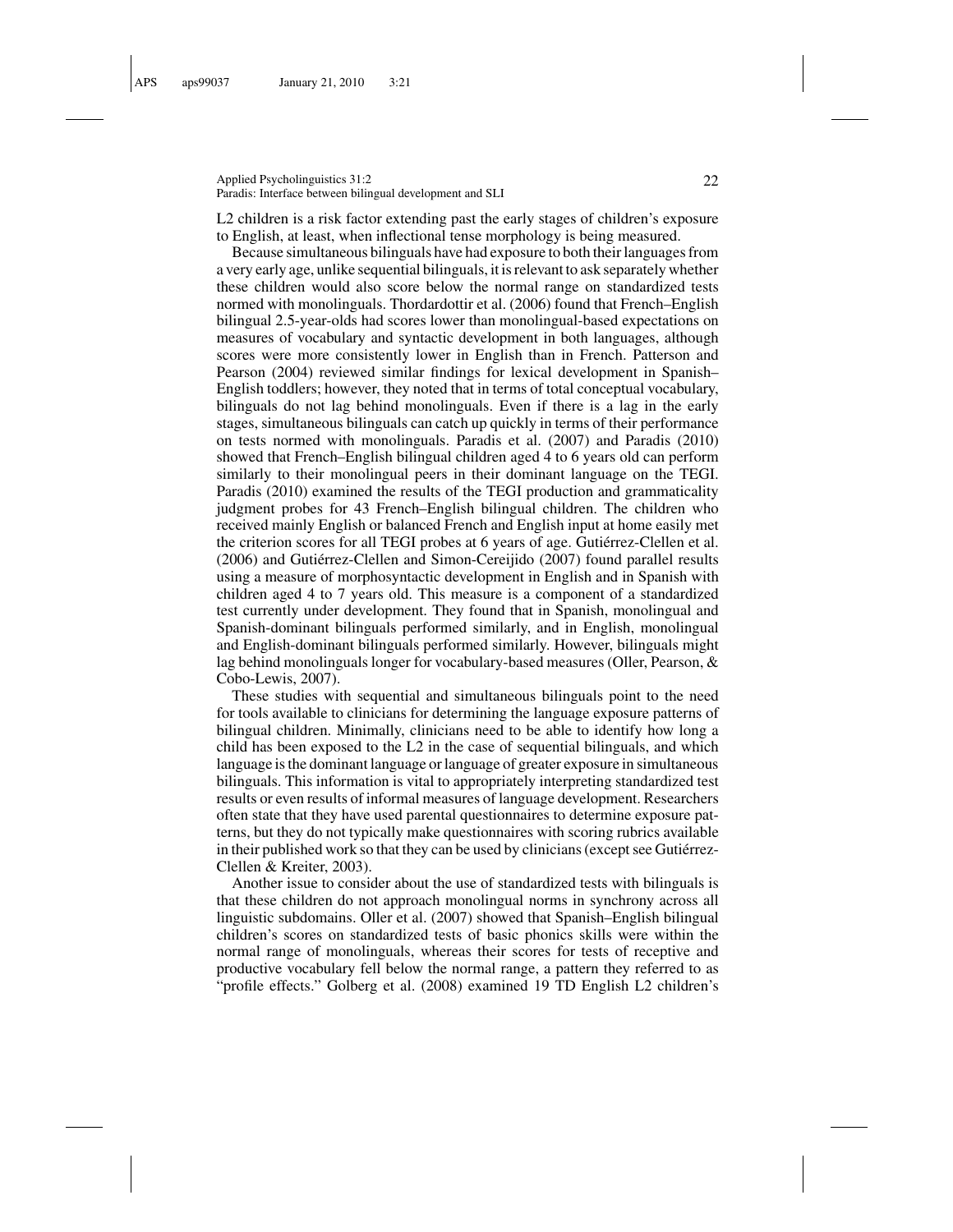#### Applied Psycholinguistics 31:2 23 Paradis: Interface between bilingual development and SLI

scores on the Peabody Picture Vocabulary Test (PPVT; Dunn & Dunn, 1997) over 2 years. These children were the larger group from which the 9 TD children in Paradis (2008) were selected. By Round 5, after roughly 3 years of exposure, the children's mean standard score on the PPVT was 97, very close to the monolingual population mean of 100 on this test. On an individual level, 15 of 19 or 78.9% of the children had a score above 85 on the PPVT at Round 5, a considerably larger percentage of children than those who met the TEGI criterion scores for all the tense morphemes in Paradis (2008): 44.4%. Paradis and Schneider (2008) compared these 19 English L2 children to monolingual peers with and without SLI on a standardized test of narrative abilities, the Edmonton Narrative Norms Instrument (Schneider, Dube, & Hayward, 2004) at Round 5. Scores for children's ´ use of story grammar units and their mean lengths of communicative unit were examined. A linear discriminant function analysis revealed that high scores on story grammar units combined with low scores on mean length of communicative unit constituted the unique L2 profile, and 80% of the L2 children were correctly classified as TD based on this profile.

A frequently asked question is how long does it take for bilingual children to become like their monolingual peers? This question is often asked with the intention of determining an age when standardized tests normed with monolinguals can be used with bilingual children without the risk of overidentification. The presence of profile effects complicates the answer to this question. The presence of profile effects also suggests that norms for standardized tests in a particular language should be collected for monolingual and bilingual children separately, and such norms need to be organized in function of both chronological age and target language exposure time.

Besides test interpretation, there is another clinical implication brought forward by the studies discussed in this article. What advice should clinicians give to parents about raising children bilingually when they have SLI? Recall that the French– English bilingual children with SLI studied in Paradis et al. (2003) and Paradis et al. (2005/2006) showed morphosyntactic abilities on par with their monolingual peers with SLI in both languages (see also Gutierrez-Clellen et al., 2008). This ´ research indicates that simultaneous bilingualism does not necessarily exacerbate the language development of children with SLI, and therefore, parents of simultaneous bilinguals should not be discouraged from continuing to raise their children bilingually if they are diagnosed with SLI. Regarding sequential bilinguals, the two children with LD/SLI followed in Paradis (2008) exhibited the ability to acquire nontense-marking morphemes and BE morphemes in English very well. They also showed progress in their abilities with inflectional tense morphemes toward the end of the study; the child with LD caught up to his L2 peers with TLD and the child with SLI caught up to his peers with SLI. In contrast, in Steenge's (2006) study, the scores on her morphology test increased very slowly across each age group of bilingual children with SLI, and their mean score did not reach the mean score of the monolinguals with SLI by the end of the study (Figure 4). Orgassa and Weerman (2008) found that after 5 years of exposure to Dutch in school, the bilingual children with SLI had essentially failed to acquire adjectival gender inflection. It is possible that social context differences are an explanation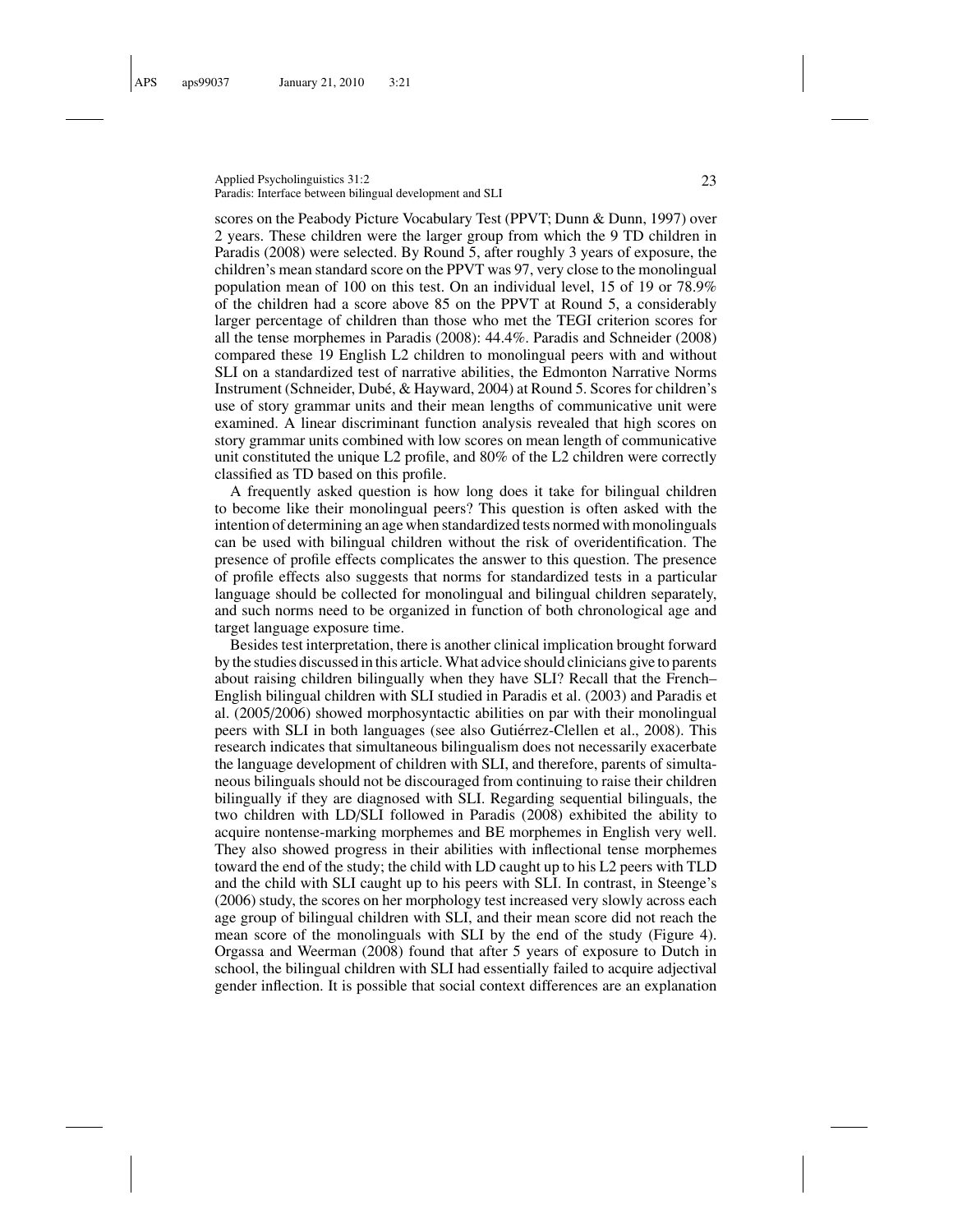#### Applied Psycholinguistics 31:2 24 Paradis: Interface between bilingual development and SLI

for this contrast, and this raises the question of whether full bilingualism is an attainable goal for children with SLI in all contexts (cf. Cornips & Hulk, 2008). Although there is no "one size fits all" advice to give parents, most evidence to date leans toward a positive attitude toward dual language learning for children with SLI who are in a supportive context for bilingualism. Finally, it is always important to keep in mind when giving advice that in some cases bilingualism is not a choice, for example, in L1 minority–L2 majority immigrant families. Giving advice like switching to the majority language at home can have negative consequences for the family as a whole, and probably will not have a beneficial effect on the child's development of the majority language anyway (for details, see Genesee et al., 2004).

#### **CONCLUSION**

Studies at the interface of bilingual development and SLI pose some interesting challenges to explanatory theories of the deficit underlying this disorder from both a domain-specific and domain-general perspective. Parallels between TD L2 children and monolingual children with SLI raise issues for maturational models of SLI, and at the same time, parallels between monolinguals and bilinguals with SLI raise issues for limited processing capacities theories. It is hoped that incorporating more studies with bilingual children into theoretically based research will enable us to come to a better understanding of the deficits causing SLI. Studies at this interface are also directly relevant to issues faced by speech–language pathologists in multilingual settings. They contribute much-needed information about how and when bilingual language development can be referenced to monolingual development, and what can be expected of children with SLI who are dual language learners.

#### ACKNOWLEDGMENTS

The article draws heavily on much research conducted with my colleagues Martha Crago, Fred Genesee, and Mabel Rice. I express my appreciation to all of them for their contributions to my development as a researcher. I thank Martha Crago in particular for our long-standing and fruitful collaboration. The many studies cited in this article would never have been possible without the dedicated work of numerous research assistants and students in Montréal and Edmonton, and I express my gratitude to all of them. Finally, this research was also made possible by the generous support of the following agencies: Alberta Heritage Foundation for Medical Research, Canadian Language and Literacy Research Network, Hospital for Sick Children Foundation, and Social Sciences and Humanities Research Council of Canada.

#### NOTE

1. Data in Figures 1 and 2 are from all five rounds (at 10, 16, 23, 29, and 34 months of exposure) to give a fuller longitudinal portrait than in Paradis (2008), where only Rounds 1, 3, and 5 were presented. Data were also plotted differently here than in Paradis (2008).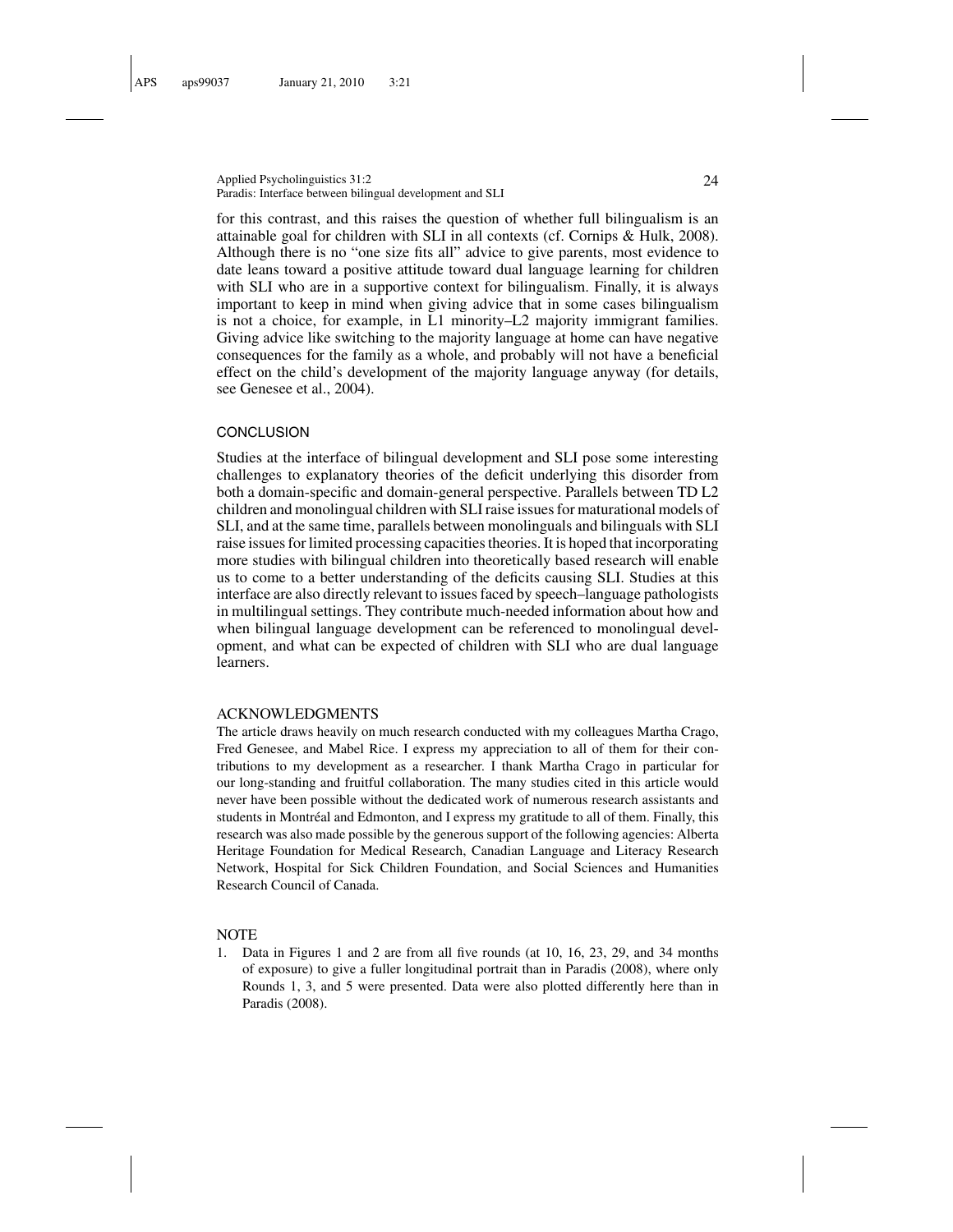Applied Psycholinguistics 31:2 25 Paradis: Interface between bilingual development and SLI

#### REFERENCES

- Bedore, L., & Leonard, L. (1998). Specific language impairment and grammatical morphology: A discriminant function analysis. *Journal of Speech, Language, and Hearing Research, 41*, 1185– 1192.
- Bialystok, E. (2007). Cognitive effects of bilingualism: How linguistic experience leads to cognitive change. *International Journal of Bilingual Education and Bilingualism, 10*, 210– 223.

Brown, R. (1973). *A first language: The early stages*. Cambridge, MA: Harvard University Press.

Cobo-Lewis, A. B., Eilers, R. E., Pearson, B. Z., & Umbel, V. C. (2002). Interdependence of Spanish and English knowledge in language and literacy among bilingual children. In D. K. Oller, & R. E. Eilers (Eds.), *Language and literacy in bilingual children* (pp. 118–134). Clevedon: Multilingual Matters.

Cohen, J. (1988). *Statistical power analysis for the behavioral sciences*. Hillsdale, NJ: Erlbaum.

- Cornips, L., & Hulk, A. (2008). Factors of success and failure in the acquisition of grammatical gender in Dutch. *Second Language Research, 24*, 267–296.
- Crago, M., & Paradis, J. (2003). Two of a kind? Commonalities and variation in languages and language learners. In Y. Levy & J. Schaeffer (Eds.), *Language competence across populations: Towards a definition of specific language impairment* (pp. 97–110). Mahwah, NJ: Erlbaum.
- Cummins, J. (2000). *Language, power and pedagogy: Bilingual children in the crossfire*. Clevedon: Multilingual Matters.
- Donovan, S., & Cross, C. T. (Eds.). (2002). *Minority students in special and gifted education*. Washington, DC: National Academy Press.
- Dunn, L., & Dunn, L. (1997). *Peabody Picture Vocabulary Test* (3rd ed.). Circle Pines, MN: American Guidance Service.
- Eilers, R., Oller, D. K. & Cobo-Lewis, A. (2002). Bilingualism and cultural assimilation in Miami Hispanic children. In D. K. Oller & R. Eilers (Eds.), *Language and literacy in bilingual children* (pp. 43–63). Clevedon: Multilingual Matters.
- Ellis Weismer, S., Evans, J., & Hesketh, L. (1999). An examination of verbal working memory capacity in children with SLI. *Journal of Speech, Language, and Hearing Research, 42*, 1249–1260.
- Gathercole, S. E. (1996). Nonword repetition and word learning: The nature of the relationship. *Applied Psycholinguistics, 27*, 513–544.
- Gathercole, V. M. (2007). Miami and North Wales, so far and yet so near: A constructivist account of morpho-syntactic development in bilingual children. *International Journal of Bilingual Education and Bilingualism, 10*, 224–247.
- Genesee, F., Paradis, J., & Crago, M. (2004). *Dual language development and disorders: A handbook on bilingualism and second language learning*. Baltimore, MD: Brookes.
- Golberg, H., Paradis, J., & Crago, M. (2008). Lexical acquisition over time in minority L1 children learning English as a L2. *Applied Psycholinguistics, 29*, 1–25.
- Goldstein, B. (2004). Bilingual language development and disorders: Introduction and overview. In B. Goldstein (Ed.), *Bilingual language development and disorders in Spanish–English speakers* (pp. 3–20). Baltimore, MD: Brookes.
- Grüter, T. (2005). Comprehension and production of French object clitics by child second language learners and children with specific language impairment. *Applied Psycholinguistics, 26*, 363– 391.
- Gutiérrez-Clellen, V. (1996). Language diversity: Implications for assessment. In K. Cole, P. Dale, & D. Thal (Eds.), *Assessment of communication and language*. Baltimore, MD: Brookes.
- Gutiérrez-Clellen, V. & Kreiter, J. (2003). Understanding child bilingual acquisition using parent and teacher reports. *Applied Psycholinguistics, 24*, 267–288.
- Gutiérrez-Clellen, V., Restrepo, A., & Simón-Cereijido, G. (2006). Evaluating the discriminant accuracy of a grammatical measure with Spanish-speaking children. *Journal of Speech, Language, and Hearing Research, 49*, 1209–1223.
- Gutiérrez-Clellen, V., & Simón-Cereijido, G. (2007). The discriminant accuracy of a grammatical measure with Latino English-speaking children. *Journal of Speech, Language, and Hearing Research, 50*, 968–981.
- Gutierrez-Clellen, V., Simon-Cereijido, G., & Wagner, C. (2008). Bilingual children with language ´ impairment: A comparison with monolinguals and second language learners. *Applied Psycholinguistics, 29*, 3–20.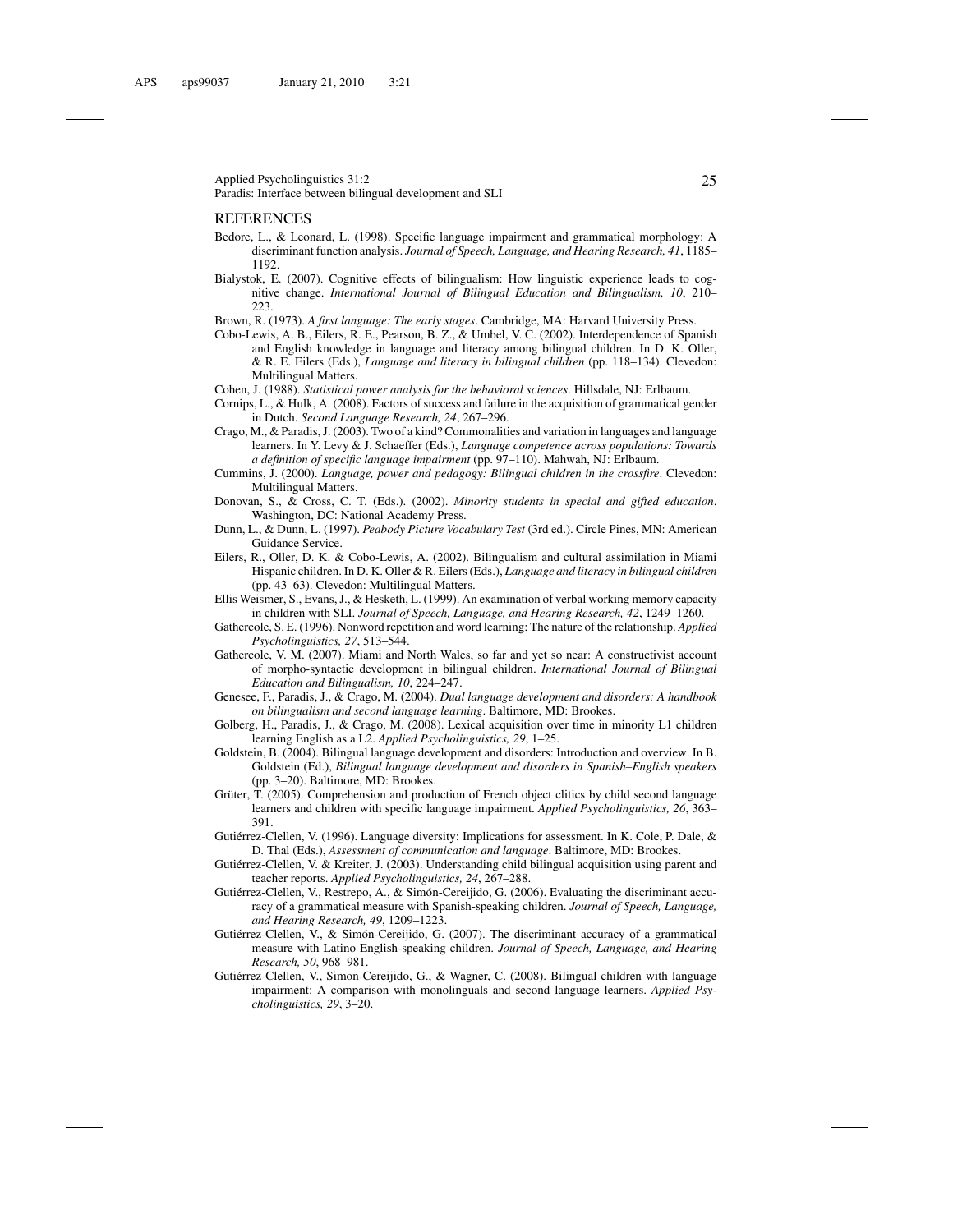Applied Psycholinguistics 31:2 26 Paradis: Interface between bilingual development and SLI

- Håkansson, G., & Nettelbladt, U. (1993). Developmental sequences in L1 (normal and impaired) and L2 acquisition of Swedish syntax. *International Journal of Applied Linguistics, 3*, 3–29.
- Ionin, T., & Wexler, K. (2002). Why is "is" easier than "s"? Acquisition of tense/agreement morphology by child L2-English learners. *Second Language Research, 18*, 95–136.
- Juarez, M. (1983). Assessment and treatment of minority-language-handicapped children: The ´ role of the monolingual speech–language pathologist. *Topics in Language Disorders, 3*, 57–65.
- Klingner, J., & Artiles, A. (2003). When should bilingual students be in special education? *Educational Leadership, October*, 66–71.
- Kohnert, K. (2004). Processing skills in early sequential bilinguals. In B. Goldstein (Ed.), *Bilingual language development and disorders in Spanish-English speakers*(pp. 53–76). Baltimore, MA: Brookes.
- Leonard, L. (1998). *Children with specific language impairment*. Cambridge, MA: MIT Press.
- Leonard, L., Bortolini, U., Caselli, M.-C., McGregor, K., & Sabbadini, L. (1992). Morphological deficits in children with specific language impairment: The status of features in the underlying grammar. *Language Acquisition, 2*, 151–179.
- Leonard, L., Ellis Weismer, S., Miller, C. A., Francis, D., Tomblin, B., & Kail, R. (2007). Speed of processing, working memory, and language impairment in children. *Journal of Speech, Language, and Hearing Research, 50*, 408–428.
- Leonard, L., & Eyer, J. (1996). Deficits of grammatical morphology in children with specific language impairment and their implications for notions of bootstrapping. In J.-L. Morgan & K. Demuth (Eds.), *Signal to syntax*. Mahwah, NJ: Erlbaum.
- Leonard, L., Eyer, J., Bedore, L., & Grela, B. (1997). Three accounts of the grammatical morpheme difficulties of English-speaking children with specific language impairment. *Journal of Speech, Language, and Hearing Research, 40*, 741–753.
- Miller, C., Kail, R., Leonard, L., & Tomblin, B. (2001). Speed of processing in children with specific language impairment. *Journal of Speech, Language, and Hearing Research, 44*, 416– 433.
- Montgomery, J., & Windsor, J. (2007). Examining the language performances of children with and without specific language impairment: Contributions of phonological short-term memory and speed of processing. *Journal of Speech, Language, and Hearing Research, 50*, 778– 797.
- Oller, D. K., Pearson, B. Z., & Cobo-Lewis, A. (2007). Profile effects in early bilingual language and literacy. *Applied Psycholinguistics, 28*, 191–230.
- Organization for Economic Co-operation and Development. (2006). *Where immigrant students succeed: A comparative review of performance and engagement in PISA 2003*. Organization for Economic Co-operation and Development. Retrieved October 2008 from http://www.oecd.org/publications
- Orgassa, A., & de Jong, J. (2008). *Specific language impairment in a bilingual context: A study on Turkish–Dutch*. Paper presented at Windows on Inflection, University of Amsterdam.
- Orgassa, A., & Weerman, F. (2008). Dutch gender in specific language impairment and second language acquisition. *Second Language Research, 24*, 333–364.
- Paradis, J. (2004). On the relevance of specific language impairment to understanding the role of transfer in second language acquisition. *Applied Psycholinguistics, 25*, 67–82.
- Paradis, J. (2005). Grammatical morphology in children learning English as a second language: Implications of similarities with Specific Language Impairment. *Language, Speech and Hearing Services in the Schools, 36*, 172–187.
- Paradis, J. (2007a). Bilingual children with specific language impairment: Theoretical and applied issues. *Applied Psycholinguistics, 28*, 551–564.
- Paradis, J. (2007b). Early bilingual and multilingual acquisition. In P. Auer & L. Wei (Eds.), *Handbooks of applied linguistics: Vol. 5. Multilingualism* (pp. 15–44). Berlin: Mouton de Gruyter.
- Paradis, J. (2008). Tense as a clinical marker in English L2 acquisition with language delay/impairment. In E. Gavruseva & B. Haznedar (Eds.), *Current trends in child second language acquisition: A generative perspective* (pp. 337–356). Amsterdam: John Benjamins.
- Paradis, J. (2010). *Bilingual children's acquisition of English verb morphology: Effects of language dominance, structure difficulty, and task type*. Manuscript submitted for publication.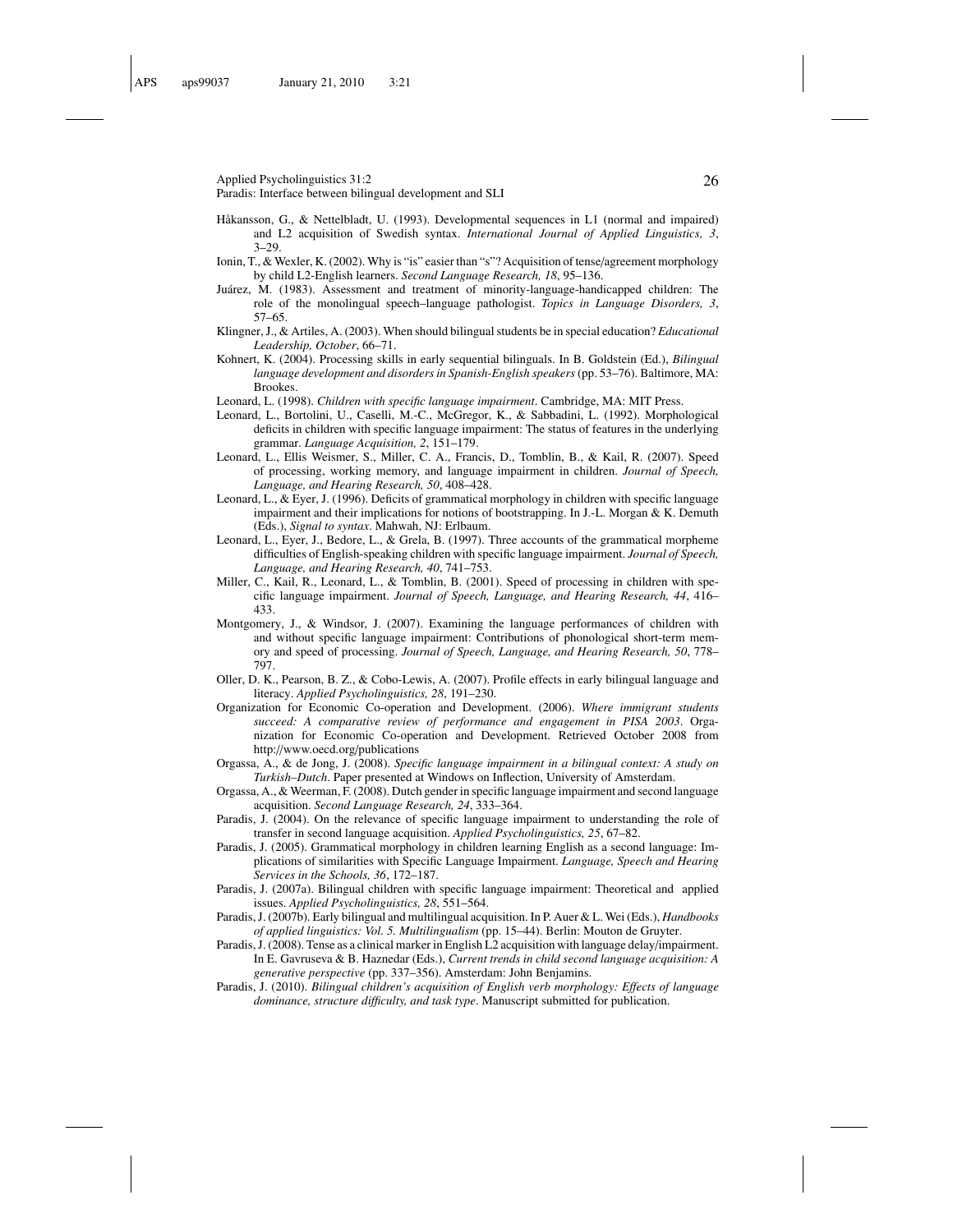Applied Psycholinguistics 31:2 27 Paradis: Interface between bilingual development and SLI

- Paradis, J., & Crago, M. (2000). Tense and temporality: Similarities and differences between languageimpaired and second-language children. *Journal of Speech, Language, and Hearing Research, 43*, 834–848.
- Paradis, J., & Crago, M. (2001). The morphosyntax of specific language impairment in French: Evidence for an extended optional default account. *Language Acquisition, 9*, 269– 300.
- Paradis, J., & Crago, M. (2004). Comparing L2 and SLI grammars in French: Focus on DP. In P. Prévost & J. Paradis (Eds.), *The acquisition of French in different contexts: Focus on functional categories* (pp. 89–108) Amsterdam: John Benjamins.
- Paradis, J., Crago, M., & Genesee, F. (2005/2006). Domain-specific versus domain-general theories of the deficit in SLI: Object pronoun acquisition by French–English bilingual children. *Language Acquisition, 13*, 33–62.
- Paradis, J., Crago, M., Genesee, F., & Rice, M. (2003). Bilingual children with specific language impairment: How do they compare with their monolingual peers? *Journal of Speech, Language, and Hearing Research, 46*, 1–15.
- Paradis, J., Nicoladis, E., & Crago, M. (2007). French–English bilingual children's acquisition of the past tense. In H. Caunt-Nulton, S. Kulatilake, & I.-H. Woo (Eds.), *BUCLD 31 proceedings* (pp. 497–507). Somerville, MA: Cascadilla Press.
- Paradis, J., Rice, M., Crago, M., & Marquis, J. (2008). The acquisition of tense in English: Distinguishing child L2 from L1 and SLI. *Applied Psycholinguistics, 29*, 1–34.
- Paradis, J., & Schneider, P. (2008). *Distinguishing bilingual children from monolinguals with SLI: Profile effects on the Edmonton Narrative Norms Instrument*. Poster presented at the Symposium of Research on Child Language Disorders, University of Wisconsin, Madison, WI. Retrieved from http://www.srcld.org/archive
- Patterson, J., & Pearson, B. (2004). Bilingual lexical development. In B. Goldstein (Ed.), *Bilingual language development and disorders in Spanish–English speakers* (pp. 77–104). Baltimore, MA: Brookes.
- Rice, M. L. (2004). Growth models of developmental language disorders. In M. L. Rice & S. Warren (Eds.), *Developmental language disorders: From phenotypes to etiologies*. Mahwah, NJ: Erlbaum.
- Rice, M. L., & Bode, J. (1993). GAPS in the verb lexicons of children with specific language impairment. *First Language, 13*, 113–131.
- Rice, M. L., & Wexler, K. (1996). Toward tense as a clinical marker of specific language impairment. *Journal of Speech, Language, and Hearing Research, 39*, 1236–1257.
- Rice, M. L., & Wexler, K. (2001). *Test of early grammatical impairment*. New York: Psychological Corporation.
- Rice, M. L., Wexler, K., & Cleave, P. (1995). Specific language impairment as a period of extended optional infinitive. *Journal of Speech, Language, and Hearing Research, 38*, 850– 863.
- Rice, M. L., Wexler, K., & Hershberger, S. (1998). Tense over time: The longitudinal course of tense acquisition in children with specific language impairment. *Journal of Speech, Language, and Hearing Research, 41*, 1412–1431.
- Roseberry-McKibbin, C. (1995). Distinguishing language differences. *Multicultural Education, 4*, 12–16.
- Rothweiler, M. (in press). Critical periods and SLI. Comment on J. Meisel "Second language acquisition in early childhood." *Zeitschrift fur Sprachwissenschaft, 28 ¨* .
- Schneider, P., Dubé, R. V., & Hayward, D. (2004). *The Edmonton Narrative Norms Instrument*. Unpublished manuscript. Retrieved from http://www.rehabmed/ualberta.ca/spa/enni
- Steenge, J. (2006). *Bilingual children with specific language impairment: Additionally disadvantaged*? Doctoral dissertation, Research Centre on Atypical Communication, Nijmegen, The Netherlands.
- Thordardottir, E., & Ellis Weismer, S. (2001). High-frequency verbs and verb diversity in the spontaneous speech of school-age children with specific language impairment. *International Journal of Language & Communication Disorders, 36*, 221–244.
- Thordardottir, E., Rothenberg, A., Rivard, M. E., & Naves, R. (2006). Bilingual assessment: Can overall proficiency be estimated from separate measurement of two languages? *Journal of Multilingual Communication Disorders, 4*, 1–21.